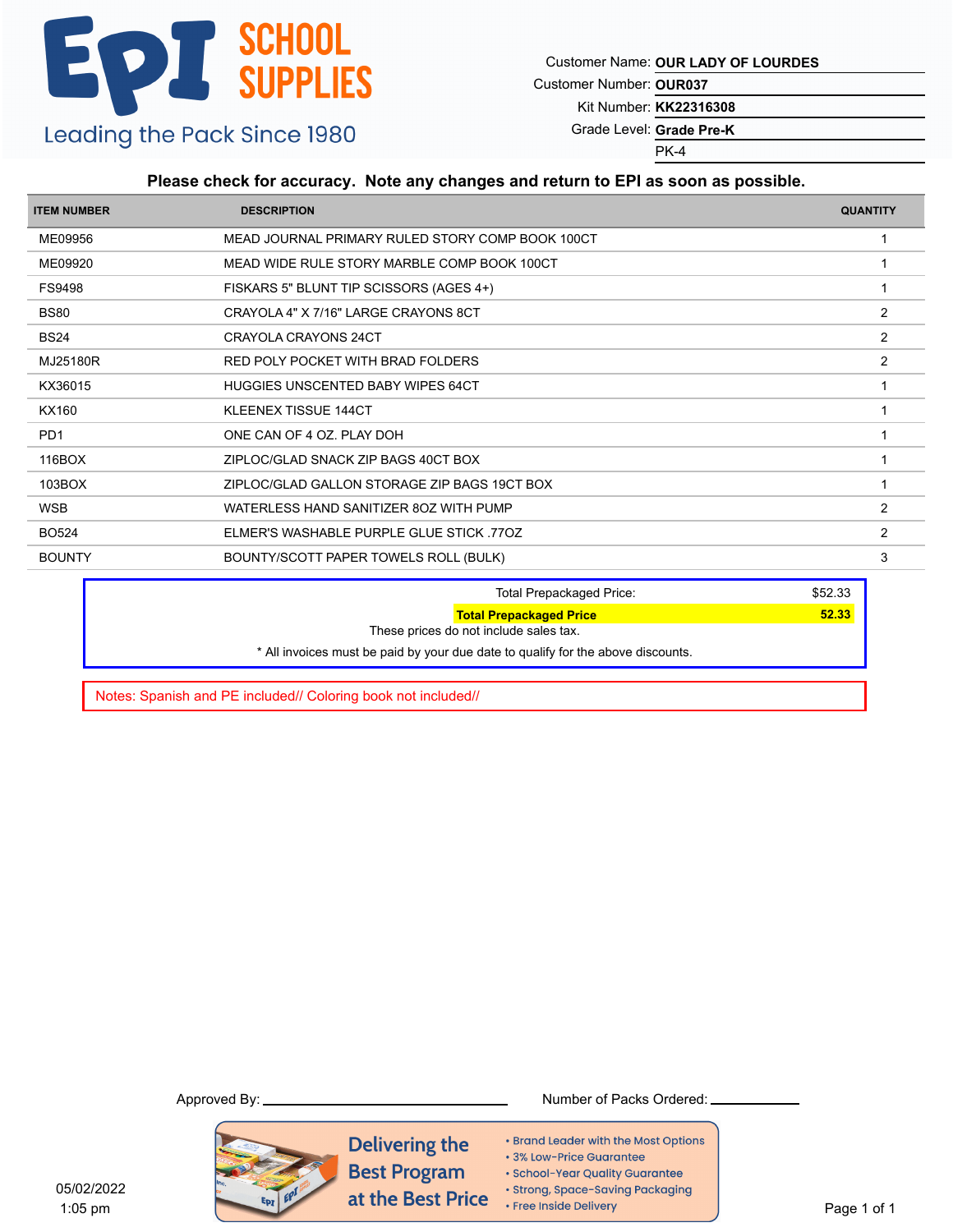Customer Name: **OUR LADY OF LOURDES**

Customer Number: **OUR037**

Kit Number: **KK22415274**

Grade Level: Grades Pre-K & K

ELL

### **Please check for accuracy. Note any changes and return to EPI as soon as possible.**

| <b>ITEM NUMBER</b> | <b>DESCRIPTION</b>                            | <b>QUANTITY</b> |
|--------------------|-----------------------------------------------|-----------------|
| EP09956            | MARBLE STORY COMP BOOK RED BASELINE 100CT     | $\mathbf{1}$    |
| GW2113             | MANILA 1/3 CUT LETTER SIZE FILE FOLDERS       | 10              |
| 24070              | 9X12 ASST CONSTRUCTION PAPER 50CT             | 2               |
| FS9498             | FISKARS 5" BLUNT TIP SCISSORS (AGES 4+)       | $\mathbf{1}$    |
| <b>BS80</b>        | CRAYOLA 4" X 7/16" LARGE CRAYONS 8CT          | 2               |
| <b>BS24</b>        | CRAYOLA CRAYONS 24CT                          | 2               |
| MJ25180R           | RED POLY POCKET WITH BRAD FOLDERS             | $\overline{2}$  |
| KX36015            | HUGGIES UNSCENTED BABY WIPES 64CT             | $\mathbf{1}$    |
| KX160              | KLEENEX TISSUE 144CT                          | $\mathbf{1}$    |
| <b>BO308N</b>      | ELMER'S SCHOOL GLUE 7 5/80Z                   | $\overline{1}$  |
| 116BOX             | ZIPLOC/GLAD SNACK ZIP BAGS 40CT BOX           | $\mathbf{1}$    |
| 103BOX             | ZIPLOC/GLAD GALLON STORAGE ZIP BAGS 19CT BOX  | $\overline{1}$  |
| <b>WSB</b>         | WATERLESS HAND SANITIZER 80Z WITH PUMP        | 2               |
| <b>BO524</b>       | ELMER'S WASHABLE PURPLE GLUE STICK 770Z       | 3               |
| <b>BOUNTY</b>      | BOUNTY/SCOTT PAPER TOWELS ROLL (BULK)         | 3               |
| <b>BS4616</b>      | CRAYOLA OIL PASTELS 16CT                      | $\mathbf{1}$    |
| <b>ANTIWIPESL</b>  | DISINFECTING WIPES 75CT - NOT FOR SKIN (BULK) | 2               |
| DX3308             | NO2 TICONDEROGA BEGINNERS PENCIL W/ERASER     | $\overline{2}$  |
| EP2525             | PINK BEVEL ERASER (LATEX FREE)                | $\mathbf{1}$    |
| <b>MAGICERASER</b> | MR CLEAN MAGIC ERASER 2 PACK                  | $\mathbf{1}$    |
| SN82001            | EXPO BLACK DRY ERASE BULLET TIP MARKER 1EA    | 4               |
| <b>BS7808</b>      | CRAYOLA ULTRA CLEAN WASH THICK MARKERS 8CT    | $\overline{2}$  |
| 9WHIT              | 9X12 BRIGHT WHITE CONSTRUCTION PAPER 50CT     | $\mathbf{1}$    |
| RF75W              | 11X7.25 ASST VINYL PENCIL BAG NO HOLES        | $\overline{c}$  |
| 3M53596            | 2" MASKING TAPE 60YDS                         | $\mathbf{1}$    |
| MAT                | KINDER REST MAT 5/8"X19X45-QUAD FOLD (BULK)   | $\overline{1}$  |
|                    |                                               |                 |

| <b>Total Prepackaged Price:</b>                                                  | \$112.92 |
|----------------------------------------------------------------------------------|----------|
| <b>Total Prepackaged Price</b>                                                   | 112.92   |
| These prices do not include sales tax.                                           |          |
| * All invoices must be paid by your due date to qualify for the above discounts. |          |
|                                                                                  |          |

Notes: OLL Pencil Pouch Not Included

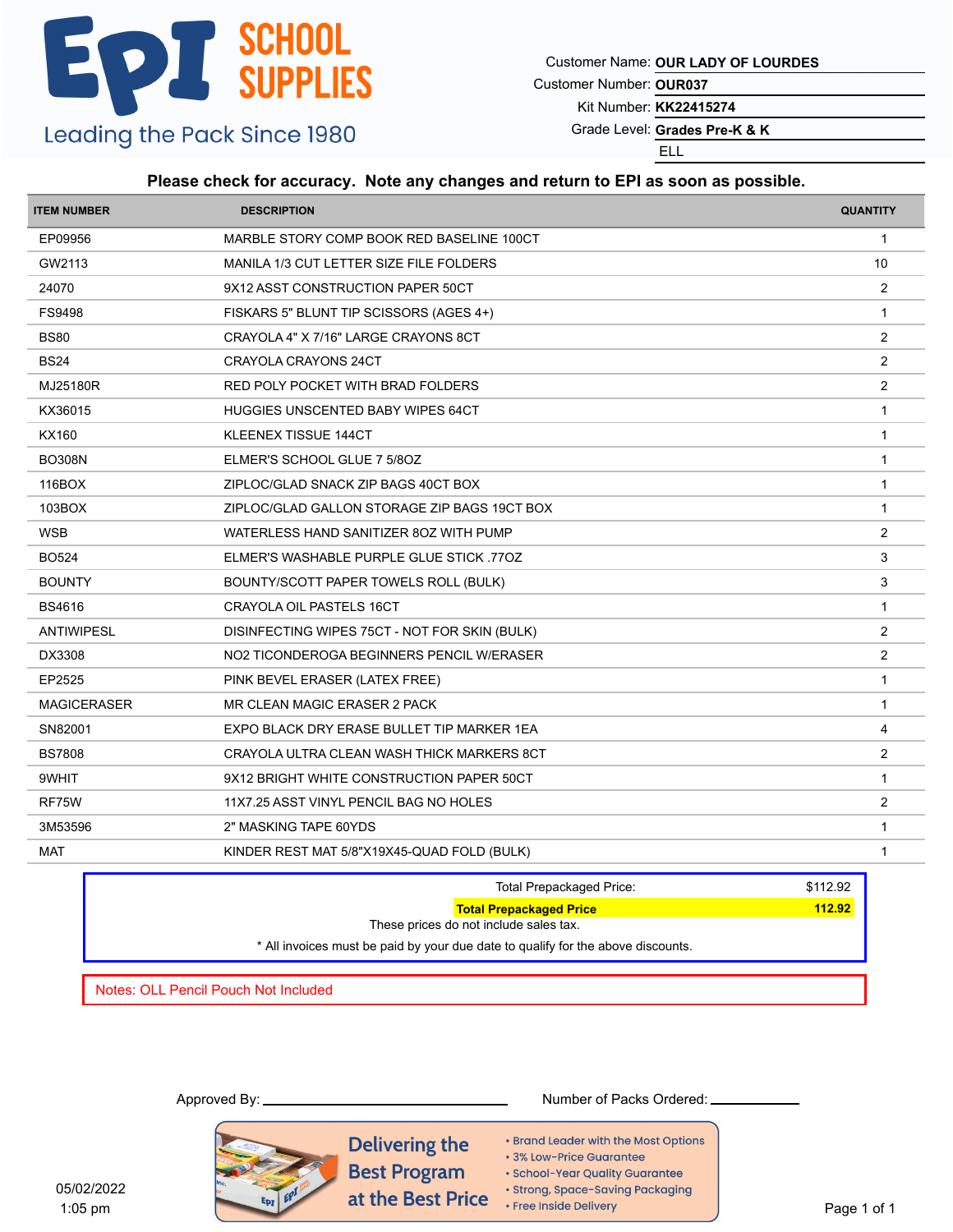Customer Name: **OUR LADY OF LOURDES**

Customer Number: **OUR037**

Kit Number: **KK22190677**

Grade Level: Grade K - Boys

#### **Please check for accuracy. Note any changes and return to EPI as soon as possible.**

| <b>ITEM NUMBER</b> | <b>DESCRIPTION</b>                           | <b>QUANTITY</b> |
|--------------------|----------------------------------------------|-----------------|
| <b>BS24</b>        | CRAYOLA CRAYONS 24CT                         | 4               |
| FS9498             | FISKARS 5" BLUNT TIP SCISSORS (AGES 4+)      | $\overline{1}$  |
| MJ25150            | ASSORTED PLASTIC POCKET ONLY FOLDER          | 2               |
| EP09956            | MARBLE STORY COMP BOOK RED BASELINE 100CT    | $\mathbf{1}$    |
| <b>WSB</b>         | WATERLESS HAND SANITIZER 80Z WITH PUMP       | 3               |
| <b>MAGICERASER</b> | MR CLEAN MAGIC ERASER 2 PACK                 | $\overline{1}$  |
| <b>XBOUNTY</b>     | SELECT SZ PAPER TOWELS(BULK)                 | 6               |
| 103BOX             | ZIPLOC/GLAD GALLON STORAGE ZIP BAGS 19CT BOX | $\mathbf{1}$    |
| <b>BO516</b>       | ELMER'S WASHABLE 22G WHITE GLUE STICK .77OZ  | 5               |
| 102BOX             | ZIPLOC/GLAD QUART STORAGE ZIP BAGS 24CT BOX  | -1              |
| SN82001            | EXPO BLACK DRY ERASE BULLET TIP MARKER 1EA   | $\overline{2}$  |
| <b>BS7808</b>      | CRAYOLA ULTRA CLEAN WASH THICK MARKERS 8CT   | -1              |
| 9WHIT              | 9X12 BRIGHT WHITE CONSTRUCTION PAPER 50CT    | 2               |
| 13882              | NO2 DIXON TICONDEROGA PENCIL LATEX FREE      | 24              |
| RF75W              | 11X7.25 ASST VINYL PENCIL BAG NO HOLES       | $\mathbf{1}$    |
| PD <sub>1</sub>    | ONE CAN OF 4 OZ. PLAY DOH                    | $\overline{2}$  |
| 115BOX             | ZIPLOC/GLAD SANDWICH ZIP BAGS 40CT BOX       | $\overline{1}$  |
| AV75540            | AVERY STANDARD WEIGHT SHEET PROTECTORS 10PK  | $\mathbf{1}$    |
| CO0920             | 3X5 RULED WHITE INDEX CARDS 100CT            | 3               |
| 9YELL              | 9X12 YELLOW CONSTRUCTION PAPER 50CT          | -1              |
| <b>WAU21224</b>    | ASTROBRIGHT 24LB ASST COPY PAPER REAM (BULK) | $\overline{1}$  |
| KX36015            | HUGGIES UNSCENTED BABY WIPES 64CT            | 4               |
| <b>BS16</b>        | <b>CRAYOLA CRAYONS 16CT</b>                  | -1              |
| <b>KX160</b>       | <b>KLEENEX TISSUE 144CT</b>                  | $\mathbf{1}$    |

|                                  | <b>Total Prepackaged Price:</b>                                                  | \$137.89 |
|----------------------------------|----------------------------------------------------------------------------------|----------|
|                                  | <b>Total Prepackaged Price</b>                                                   | 137.89   |
|                                  | These prices do not include sales tax.                                           |          |
|                                  | * All invoices must be paid by your due date to qualify for the above discounts. |          |
|                                  |                                                                                  |          |
| Notes: Spanish and PE included// |                                                                                  |          |

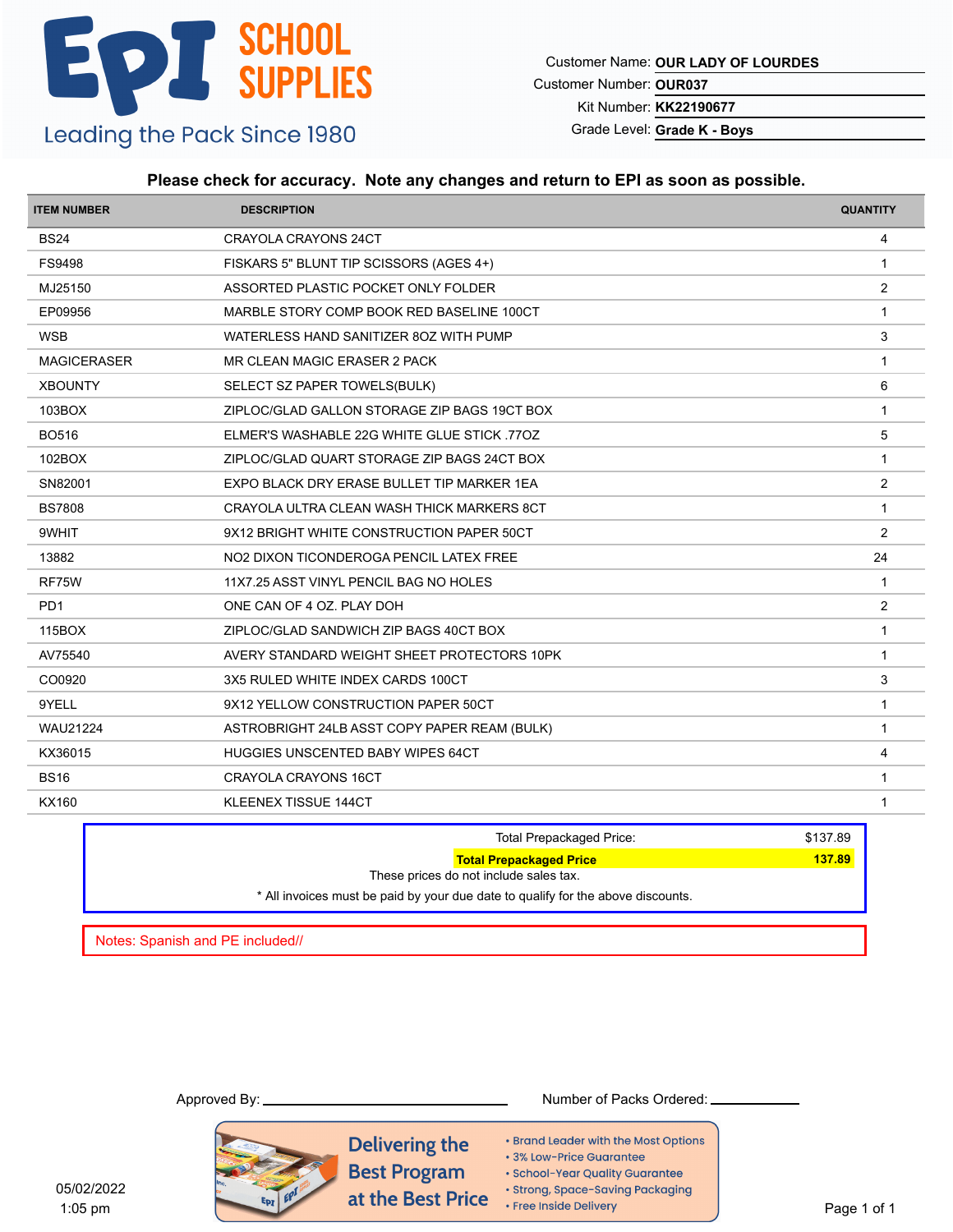Customer Name: **OUR LADY OF LOURDES**

Customer Number: **OUR037**

Kit Number: **KK22425310**

Grade Level: Grade K - Girls

### **Please check for accuracy. Note any changes and return to EPI as soon as possible.**

| <b>ITEM NUMBER</b> | <b>DESCRIPTION</b>                               | <b>QUANTITY</b> |
|--------------------|--------------------------------------------------|-----------------|
| <b>BS24</b>        | CRAYOLA CRAYONS 24CT                             | 4               |
| <b>FS9498</b>      | FISKARS 5" BLUNT TIP SCISSORS (AGES 4+)          | $\mathbf{1}$    |
| MJ25150            | ASSORTED PLASTIC POCKET ONLY FOLDER              | $\overline{2}$  |
| EP09956            | MARBLE STORY COMP BOOK RED BASELINE 100CT        | -1              |
| <b>WSB</b>         | WATERLESS HAND SANITIZER 80Z WITH PUMP           | 3               |
| <b>MAGICERASER</b> | MR CLEAN MAGIC ERASER 2 PACK                     | $\mathbf{1}$    |
| <b>XBOUNTY</b>     | SELECT SZ PAPER TOWELS(BULK)                     | 6               |
| 103BOX             | ZIPLOC/GLAD GALLON STORAGE ZIP BAGS 19CT BOX     | $\mathbf{1}$    |
| <b>BO516</b>       | ELMER'S WASHABLE 22G WHITE GLUE STICK .77OZ      | 5               |
| 102BOX             | ZIPLOC/GLAD QUART STORAGE ZIP BAGS 24CT BOX      | $\mathbf{1}$    |
| SN82001            | EXPO BLACK DRY ERASE BULLET TIP MARKER 1EA       | $\overline{2}$  |
| <b>BS7808</b>      | CRAYOLA ULTRA CLEAN WASH THICK MARKERS 8CT       | $\mathbf{1}$    |
| 9WHIT              | 9X12 BRIGHT WHITE CONSTRUCTION PAPER 50CT        | 2               |
| 13882              | NO2 DIXON TICONDEROGA PENCIL LATEX FREE          | 24              |
| RF75W              | 11X7.25 ASST VINYL PENCIL BAG NO HOLES           | $\mathbf{1}$    |
| PD <sub>1</sub>    | ONE CAN OF 4 OZ. PLAY DOH                        | $\overline{2}$  |
| 115BOX             | ZIPLOC/GLAD SANDWICH ZIP BAGS 40CT BOX           | $\overline{1}$  |
| AV75540            | AVERY STANDARD WEIGHT SHEET PROTECTORS 10PK      | $\overline{1}$  |
| CO0920             | 3X5 RULED WHITE INDEX CARDS 100CT                | 3               |
| 9PINK              | 9X12 PINK CONSTRUCTION PAPER 50CT                | $\mathbf{1}$    |
| PA7709             | TRU RAY 9X12 TURQUOISE SULPHITE CONST PAPER 50CT | $\mathbf{1}$    |
| <b>WAU21224</b>    | ASTROBRIGHT 24LB ASST COPY PAPER REAM (BULK)     | $\mathbf{1}$    |
| KX36015            | HUGGIES UNSCENTED BABY WIPES 64CT                | 4               |
| <b>BS16</b>        | <b>CRAYOLA CRAYONS 16CT</b>                      | $\mathbf{1}$    |
| <b>KX160</b>       | <b>KLEENEX TISSUE 144CT</b>                      | $\overline{1}$  |

| <b>Total Prepackaged Price:</b>                                                  | \$140.70 |
|----------------------------------------------------------------------------------|----------|
| <b>Total Prepackaged Price</b>                                                   | 140.70   |
| These prices do not include sales tax.                                           |          |
| * All invoices must be paid by your due date to qualify for the above discounts. |          |
|                                                                                  |          |
|                                                                                  |          |

Notes: Spanish and PE included//

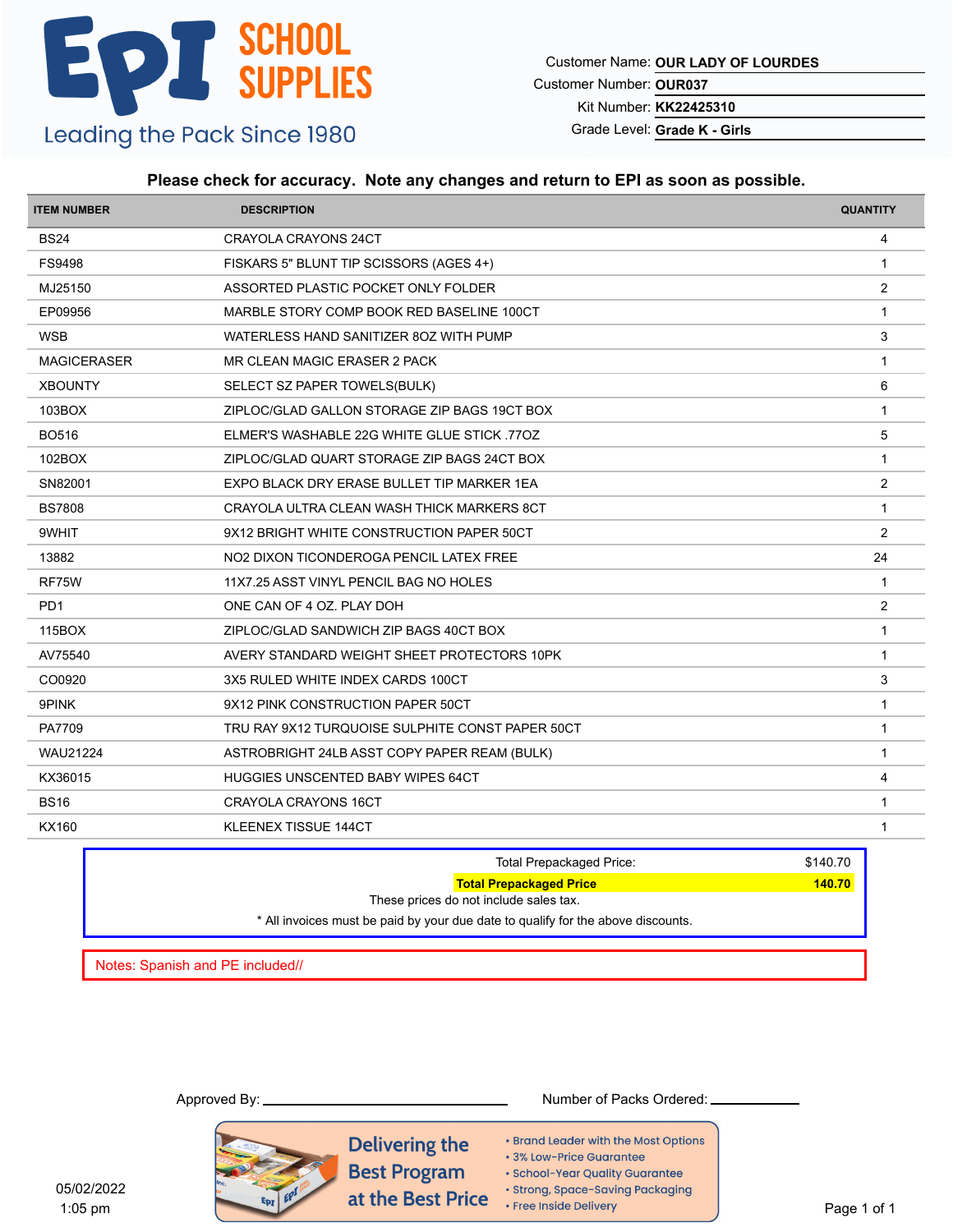Customer Name: **OUR LADY OF LOURDES**

Customer Number: **OUR037**

Kit Number: **KK22292373**

Grade Level: **Grade 1 - Boys**

### **Please check for accuracy. Note any changes and return to EPI as soon as possible.**

| <b>ITEM NUMBER</b> | <b>DESCRIPTION</b>                              | <b>QUANTITY</b>         |
|--------------------|-------------------------------------------------|-------------------------|
| EP2525             | PINK BEVEL ERASER (LATEX FREE)                  | $\overline{2}$          |
| <b>BOUNTY</b>      | BOUNTY/SCOTT PAPER TOWELS ROLL (BULK)           | 3                       |
| 24070              | 9X12 ASST CONSTRUCTION PAPER 50CT               | 2                       |
| <b>BS7808</b>      | CRAYOLA ULTRA CLEAN WASH THICK MARKERS 8CT      | $\overline{2}$          |
| KX160              | KLEENEX TISSUE 144CT                            | 3                       |
| GW2113             | MANILA 1/3 CUT LETTER SIZE FILE FOLDERS         | 3                       |
| 9WHIT              | 9X12 BRIGHT WHITE CONSTRUCTION PAPER 50CT       | $\overline{1}$          |
| <b>BS24</b>        | CRAYOLA CRAYONS 24CT                            | 4                       |
| MJ25150R           | RED PLASTIC POCKET FOLDER                       | $\mathbf{1}$            |
| MJ25150B           | <b>BLUE PLASTIC POCKET FOLDER</b>               | $\mathbf{1}$            |
| MJ25150G           | <b>GREEN PLASTIC POCKET FOLDER</b>              | $\mathbf{1}$            |
| MJ25150Y           | YELLOW PLASTIC POCKET FOLDER                    | $\mathbf{1}$            |
| UC532352           | WIDE RULED BLACK MARBLE COMP BOOK 100CT         | 4                       |
| FS9498             | FISKARS 5" BLUNT TIP SCISSORS (AGES 4+)         | $\mathbf{1}$            |
| 13882              | NO2 DIXON TICONDEROGA PENCIL LATEX FREE         | 48                      |
| KX36015            | <b>HUGGIES UNSCENTED BABY WIPES 64CT</b>        | 2                       |
| MJ25180B           | BLUE POLY POCKET WITH BRAD FOLDERS              | $\mathbf{1}$            |
| HZ36624            | 3X5 ASST COLORED RULED INDEX CARDS 100CT        | 3                       |
| <b>BO524</b>       | ELMER'S WASHABLE PURPLE GLUE STICK .770Z        | 9                       |
| <b>WSB</b>         | WATERLESS HAND SANITIZER 80Z WITH PUMP          | 4                       |
| RF75W              | 11X7.25 ASST VINYL PENCIL BAG NO HOLES          | $\mathbf{1}$            |
| SN80074            | EXPO ASST DRY ERASE CHISEL TIP MARKERS 4CT      | $\overline{1}$          |
| <b>ANTIWIPESL</b>  | DISINFECTING WIPES 75CT - NOT FOR SKIN (BULK)   | $\mathbf{1}$            |
| <b>BO308N</b>      | ELMER'S SCHOOL GLUE 7 5/80Z                     | $\mathbf{1}$            |
| 102BOX             | ZIPLOC/GLAD QUART STORAGE ZIP BAGS 24CT BOX     | $\mathbf{1}$            |
| 1XEROA100          | BRIGHT 24LB ASST COPY PAPER 100CT               | $\mathbf{1}$            |
| MJ25150            | ASSORTED PLASTIC POCKET ONLY FOLDER             | $\mathbf{1}$            |
| <b>SPRAY</b>       | DISINFECTANT AEROSOL SPRAY CAN (BULK)           | $\mathbf{1}$            |
| ST1652             | CLR STORAGE BOX W/LID 6QT 13.5X8.25X4.75 (BULK) | $\overline{1}$          |
| <b>BS4616</b>      | CRAYOLA OIL PASTELS 16CT                        | $\overline{\mathbf{1}}$ |
| <b>BO516</b>       | ELMER'S WASHABLE 22G WHITE GLUE STICK 770Z      | $\mathbf{1}$            |
|                    |                                                 |                         |



Delivering the **Best Program** at the Best Price

- Brand Leader with the Most Options
- 3% Low-Price Guarantee

· Strong, Space-Saving Packaging

<sup>·</sup> School-Year Quality Guarantee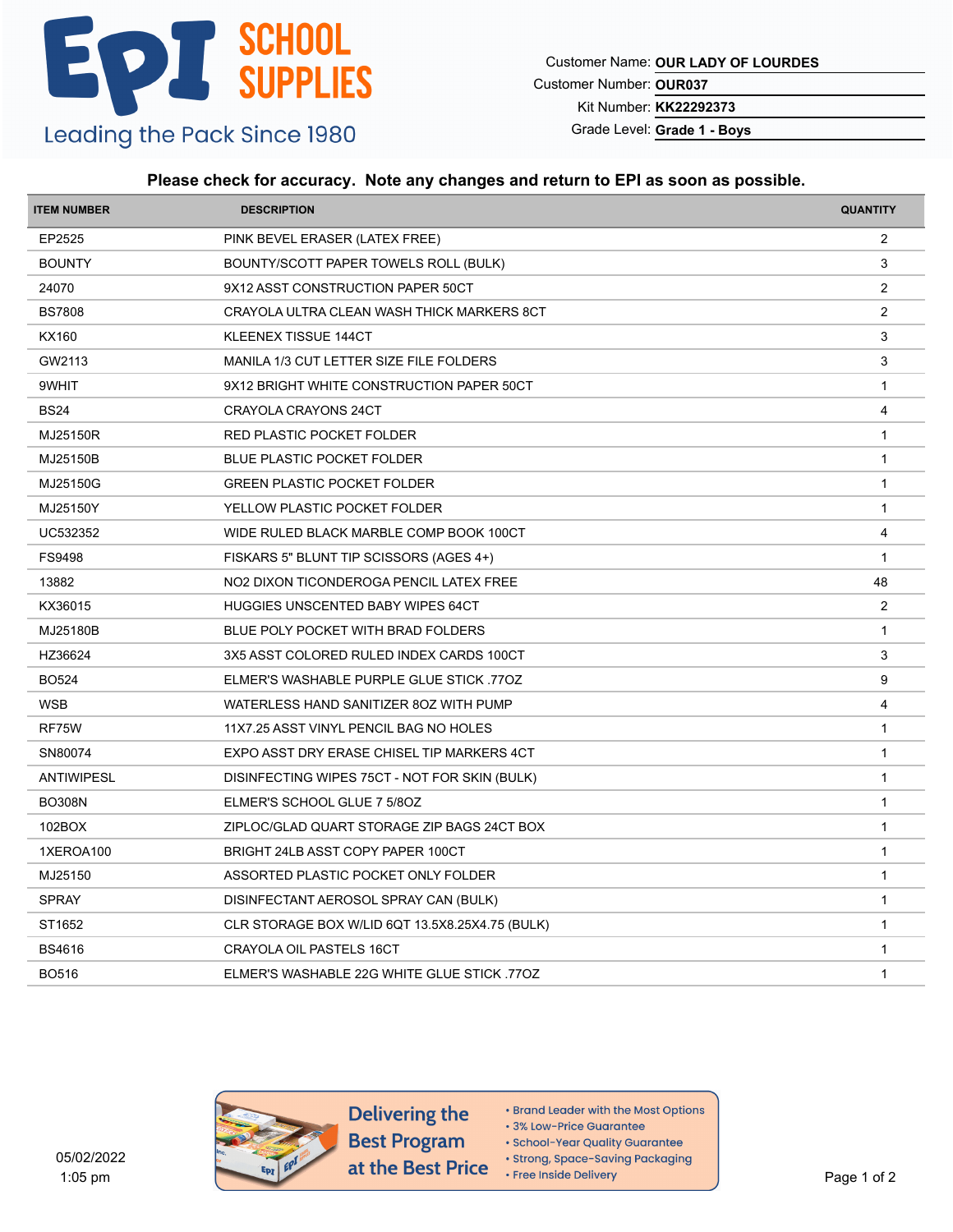Customer Name: **OUR LADY OF LOURDES**

Customer Number: **OUR037**

Kit Number: **KK22292373**

Grade Level: **Grade 1 - Boys**

#### **Please check for accuracy. Note any changes and return to EPI as soon as possible.**

| <b>ITEM NUMBER</b> | <b>DESCRIPTION</b>                                                               | <b>QUANTITY</b> |
|--------------------|----------------------------------------------------------------------------------|-----------------|
|                    | <b>Total Prepackaged Price:</b>                                                  | \$140.77        |
|                    | <b>Total Prepackaged Price</b>                                                   | 140.77          |
|                    | These prices do not include sales tax.                                           |                 |
|                    | * All invoices must be paid by your due date to qualify for the above discounts. |                 |



- Brand Leader with the Most Options
- 3% Low-Price Guarantee
- · School-Year Quality Guarantee
- · Strong, Space-Saving Packaging
- Free Inside Delivery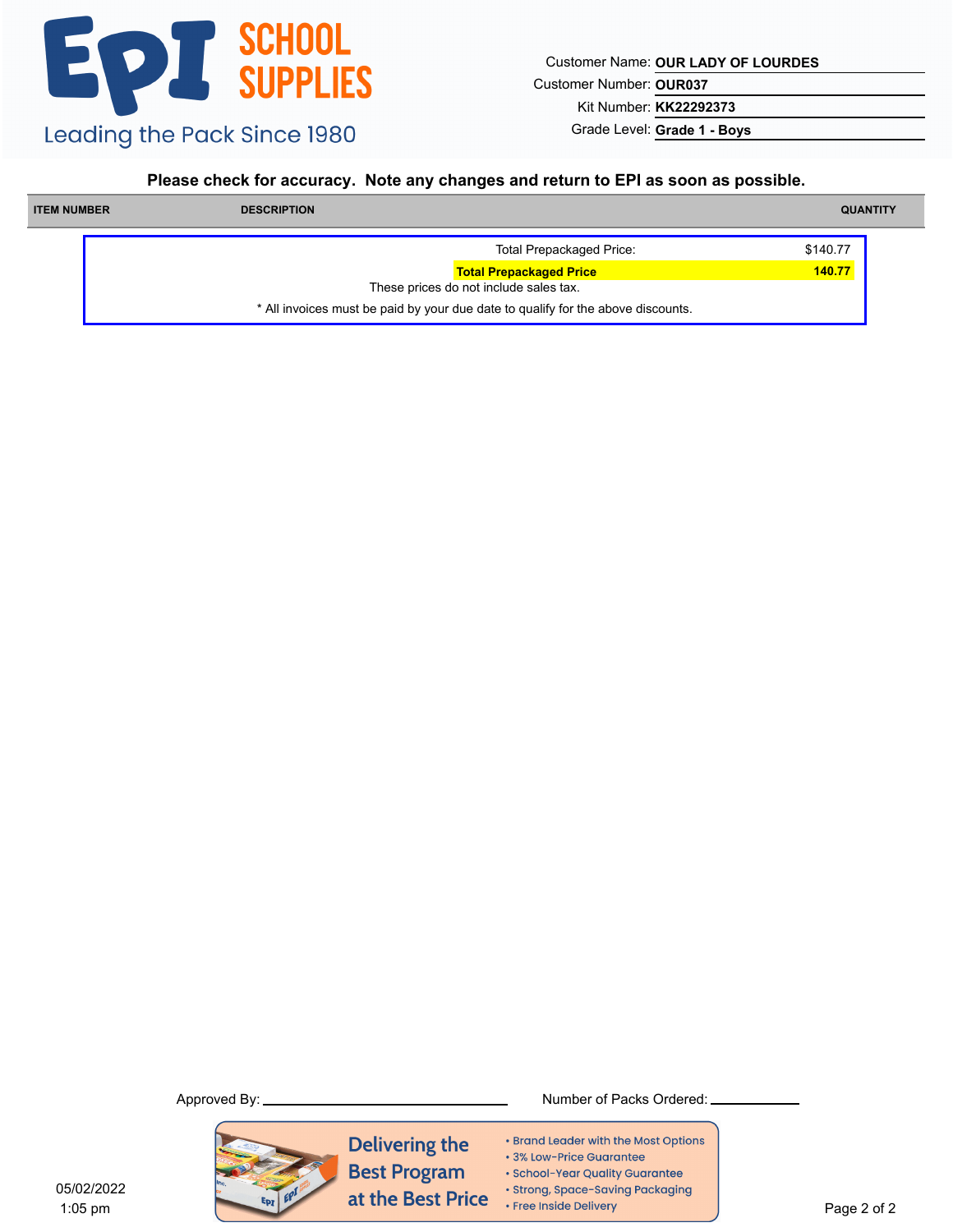Customer Name: **OUR LADY OF LOURDES**

Customer Number: **OUR037**

Kit Number: **KK22385704**

Grade Level: **Grade 1 - Girls**

### **Please check for accuracy. Note any changes and return to EPI as soon as possible.**

| <b>ITEM NUMBER</b> | <b>DESCRIPTION</b>                              | <b>QUANTITY</b> |
|--------------------|-------------------------------------------------|-----------------|
| EP2525             | PINK BEVEL ERASER (LATEX FREE)                  | $\overline{2}$  |
| <b>BOUNTY</b>      | BOUNTY/SCOTT PAPER TOWELS ROLL (BULK)           | 3               |
| 24070              | 9X12 ASST CONSTRUCTION PAPER 50CT               | 2               |
| <b>BS7808</b>      | CRAYOLA ULTRA CLEAN WASH THICK MARKERS 8CT      | 2               |
| <b>KX160</b>       | <b>KLEENEX TISSUE 144CT</b>                     | 3               |
| GW2113             | MANILA 1/3 CUT LETTER SIZE FILE FOLDERS         | 3               |
| 9WHIT              | 9X12 BRIGHT WHITE CONSTRUCTION PAPER 50CT       | $\mathbf{1}$    |
| <b>BS24</b>        | CRAYOLA CRAYONS 24CT                            | $\overline{4}$  |
| MJ25150R           | RED PLASTIC POCKET FOLDER                       | $\mathbf{1}$    |
| MJ25150B           | <b>BLUE PLASTIC POCKET FOLDER</b>               | $\mathbf{1}$    |
| MJ25150G           | <b>GREEN PLASTIC POCKET FOLDER</b>              | $\mathbf{1}$    |
| MJ25150Y           | YELLOW PLASTIC POCKET FOLDER                    | $\mathbf{1}$    |
| UC532352           | WIDE RULED BLACK MARBLE COMP BOOK 100CT         | 4               |
| FS9498             | FISKARS 5" BLUNT TIP SCISSORS (AGES 4+)         | $\overline{1}$  |
| 13882              | NO2 DIXON TICONDEROGA PENCIL LATEX FREE         | 48              |
| KX36015            | <b>HUGGIES UNSCENTED BABY WIPES 64CT</b>        | 2               |
| MJ25180R           | RED POLY POCKET WITH BRAD FOLDERS               | $\mathbf 1$     |
| HZ36624            | 3X5 ASST COLORED RULED INDEX CARDS 100CT        | $\sqrt{3}$      |
| <b>BO524</b>       | ELMER'S WASHABLE PURPLE GLUE STICK 770Z         | 9               |
| <b>WSB</b>         | WATERLESS HAND SANITIZER 80Z WITH PUMP          | 3               |
| RF75W              | 11X7.25 ASST VINYL PENCIL BAG NO HOLES          | $\mathbf{1}$    |
| SN80074            | EXPO ASST DRY ERASE CHISEL TIP MARKERS 4CT      | $\overline{1}$  |
| ANTIWIPESL         | DISINFECTING WIPES 75CT - NOT FOR SKIN (BULK)   | $\mathbf{1}$    |
| <b>BO308N</b>      | ELMER'S SCHOOL GLUE 7 5/80Z                     | $\mathbf{1}$    |
| 103BOX             | ZIPLOC/GLAD GALLON STORAGE ZIP BAGS 19CT BOX    | $\mathbf{1}$    |
| <b>CSTOCKWHT</b>   | WHITE 65LB CARDSTOCK 250CT (BULK)               | $\mathbf{1}$    |
| MJ25150            | ASSORTED PLASTIC POCKET ONLY FOLDER             | $\overline{1}$  |
| <b>SPRAY</b>       | DISINFECTANT AEROSOL SPRAY CAN (BULK)           | $\mathbf{1}$    |
| ST1652             | CLR STORAGE BOX W/LID 6QT 13.5X8.25X4.75 (BULK) | $\mathbf{1}$    |
| <b>BS4616</b>      | CRAYOLA OIL PASTELS 16CT                        | $\mathbf{1}$    |
| <b>BO516</b>       | ELMER'S WASHABLE 22G WHITE GLUE STICK 770Z      | $\mathbf{1}$    |
|                    |                                                 |                 |



Delivering the **Best Program** at the Best Price

- Brand Leader with the Most Options
- 3% Low-Price Guarantee

· School-Year Quality Guarantee

· Strong, Space-Saving Packaging

• Free Inside Delivery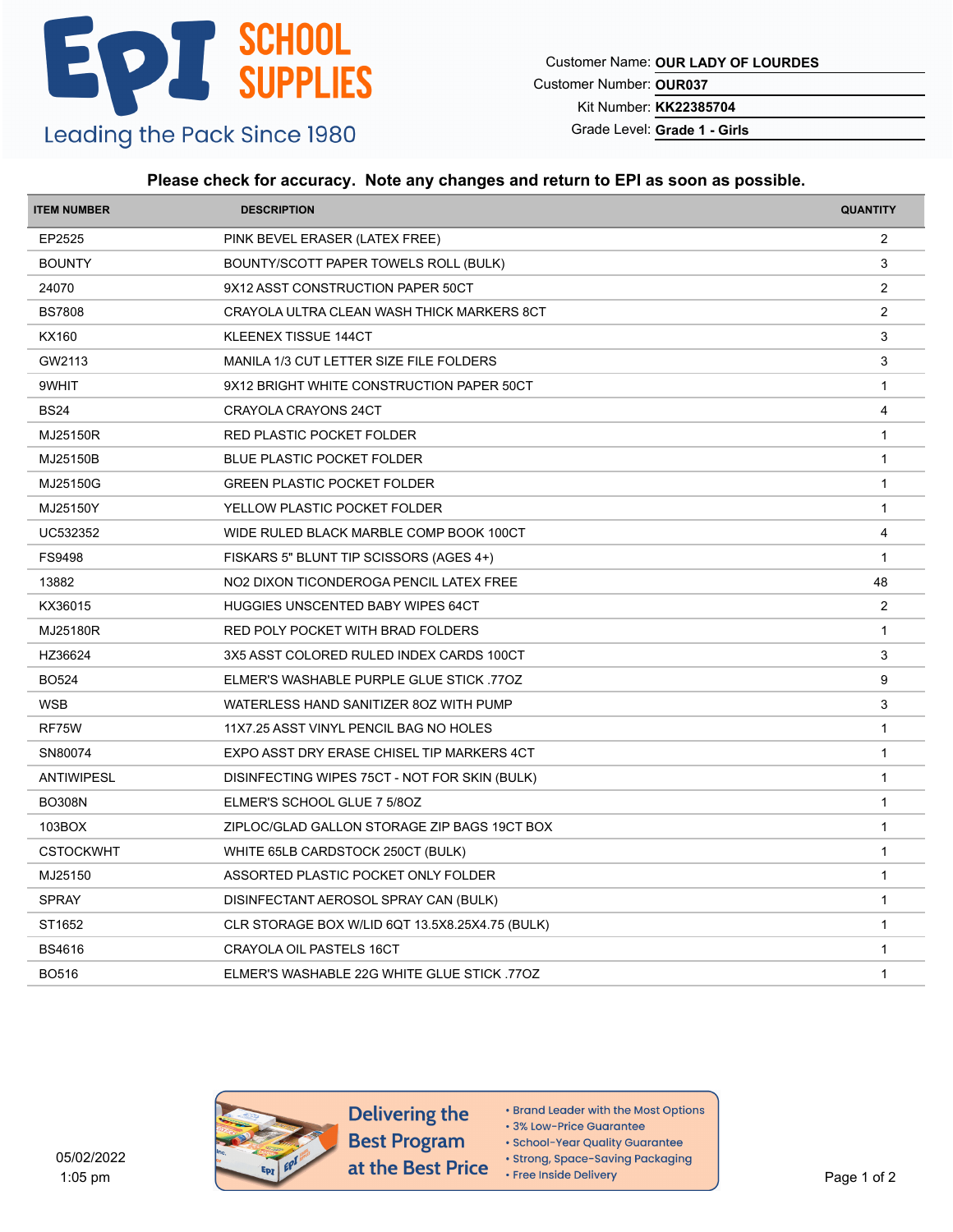Customer Name: **OUR LADY OF LOURDES**

Customer Number: **OUR037**

Kit Number: **KK22385704**

Grade Level: **Grade 1 - Girls**

#### **Please check for accuracy. Note any changes and return to EPI as soon as possible.**

| <b>ITEM NUMBER</b> | <b>DESCRIPTION</b>                                                               | <b>QUANTITY</b> |
|--------------------|----------------------------------------------------------------------------------|-----------------|
|                    | <b>Total Prepackaged Price:</b>                                                  | \$144.67        |
|                    | <b>Total Prepackaged Price</b>                                                   | 144.67          |
|                    | These prices do not include sales tax.                                           |                 |
|                    | * All invoices must be paid by your due date to qualify for the above discounts. |                 |



- Brand Leader with the Most Options
- 3% Low-Price Guarantee
- · School-Year Quality Guarantee
- · Strong, Space-Saving Packaging
- Free Inside Delivery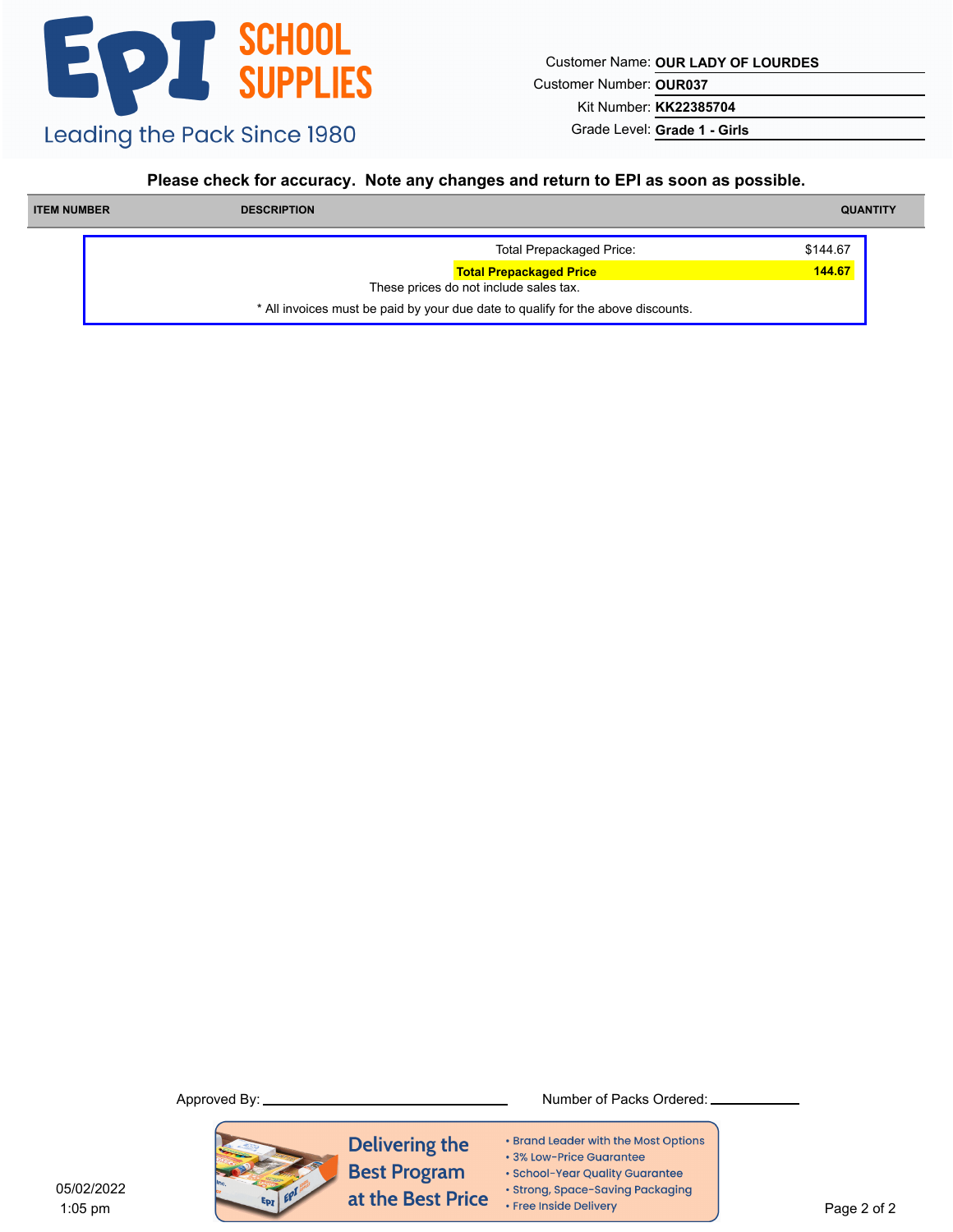Customer Name: **OUR LADY OF LOURDES**

Customer Number: **OUR037**

Kit Number: **KK22415275**

Grade Level: Grades 1 & 2

ELL

### **Please check for accuracy. Note any changes and return to EPI as soon as possible.**

| <b>ITEM NUMBER</b> | <b>DESCRIPTION</b>                            | <b>QUANTITY</b> |
|--------------------|-----------------------------------------------|-----------------|
| EP09956            | MARBLE STORY COMP BOOK RED BASELINE 100CT     | $\mathbf{1}$    |
| EP2525             | PINK BEVEL ERASER (LATEX FREE)                | 2               |
| <b>BOUNTY</b>      | BOUNTY/SCOTT PAPER TOWELS ROLL (BULK)         | 3               |
| 24070              | 9X12 ASST CONSTRUCTION PAPER 50CT             | 2               |
| <b>BS7808</b>      | CRAYOLA ULTRA CLEAN WASH THICK MARKERS 8CT    | 2               |
| KX160              | KLEENEX TISSUE 144CT                          | $\mathbf{3}$    |
| GW2113             | MANILA 1/3 CUT LETTER SIZE FILE FOLDERS       | 10              |
| 9WHIT              | 9X12 BRIGHT WHITE CONSTRUCTION PAPER 50CT     | $\mathbf{1}$    |
| <b>BS24</b>        | CRAYOLA CRAYONS 24CT                          | $\overline{4}$  |
| MJ25150R           | RED PLASTIC POCKET FOLDER                     | $\overline{1}$  |
| MJ25150B           | <b>BLUE PLASTIC POCKET FOLDER</b>             | $\mathbf{1}$    |
| MJ25150G           | <b>GREEN PLASTIC POCKET FOLDER</b>            | $\overline{1}$  |
| FS9498             | FISKARS 5" BLUNT TIP SCISSORS (AGES 4+)       | $\overline{1}$  |
| 13882              | NO2 DIXON TICONDEROGA PENCIL LATEX FREE       | 48              |
| KX36015            | <b>HUGGIES UNSCENTED BABY WIPES 64CT</b>      | 2               |
| HZ36624            | 3X5 ASST COLORED RULED INDEX CARDS 100CT      | 3               |
| <b>BO524</b>       | ELMER'S WASHABLE PURPLE GLUE STICK 770Z       | 9               |
| <b>WSB</b>         | WATERLESS HAND SANITIZER 80Z WITH PUMP        | 4               |
| RF75W              | 11X7.25 ASST VINYL PENCIL BAG NO HOLES        | 2               |
| SN80074            | EXPO ASST DRY ERASE CHISEL TIP MARKERS 4CT    | $\mathbf{1}$    |
| ANTIWIPESL         | DISINFECTING WIPES 75CT - NOT FOR SKIN (BULK) | 2               |
| <b>BO308N</b>      | ELMER'S SCHOOL GLUE 7 5/8OZ                   | $\mathbf{1}$    |
| 102BOX             | ZIPLOC/GLAD QUART STORAGE ZIP BAGS 24CT BOX   | $\overline{1}$  |
| 1XEROA100          | BRIGHT 24LB ASST COPY PAPER 100CT             | $\mathbf{1}$    |
| 3M53596            | 2" MASKING TAPE 60YDS                         | $\overline{1}$  |
| <b>BS4616</b>      | <b>CRAYOLA OIL PASTELS 16CT</b>               | $\overline{1}$  |
| <b>SPRAY</b>       | DISINFECTANT AEROSOL SPRAY CAN (BULK)         | $\mathbf{1}$    |
|                    |                                               |                 |

|                                      | Total Prepackaged Price:                                                         | \$141.62 |
|--------------------------------------|----------------------------------------------------------------------------------|----------|
|                                      | <b>Total Prepackaged Price</b>                                                   | 141.62   |
|                                      | These prices do not include sales tax.                                           |          |
|                                      | * All invoices must be paid by your due date to qualify for the above discounts. |          |
|                                      |                                                                                  |          |
| Notes: OLL Pencil Pouch Not Included |                                                                                  |          |

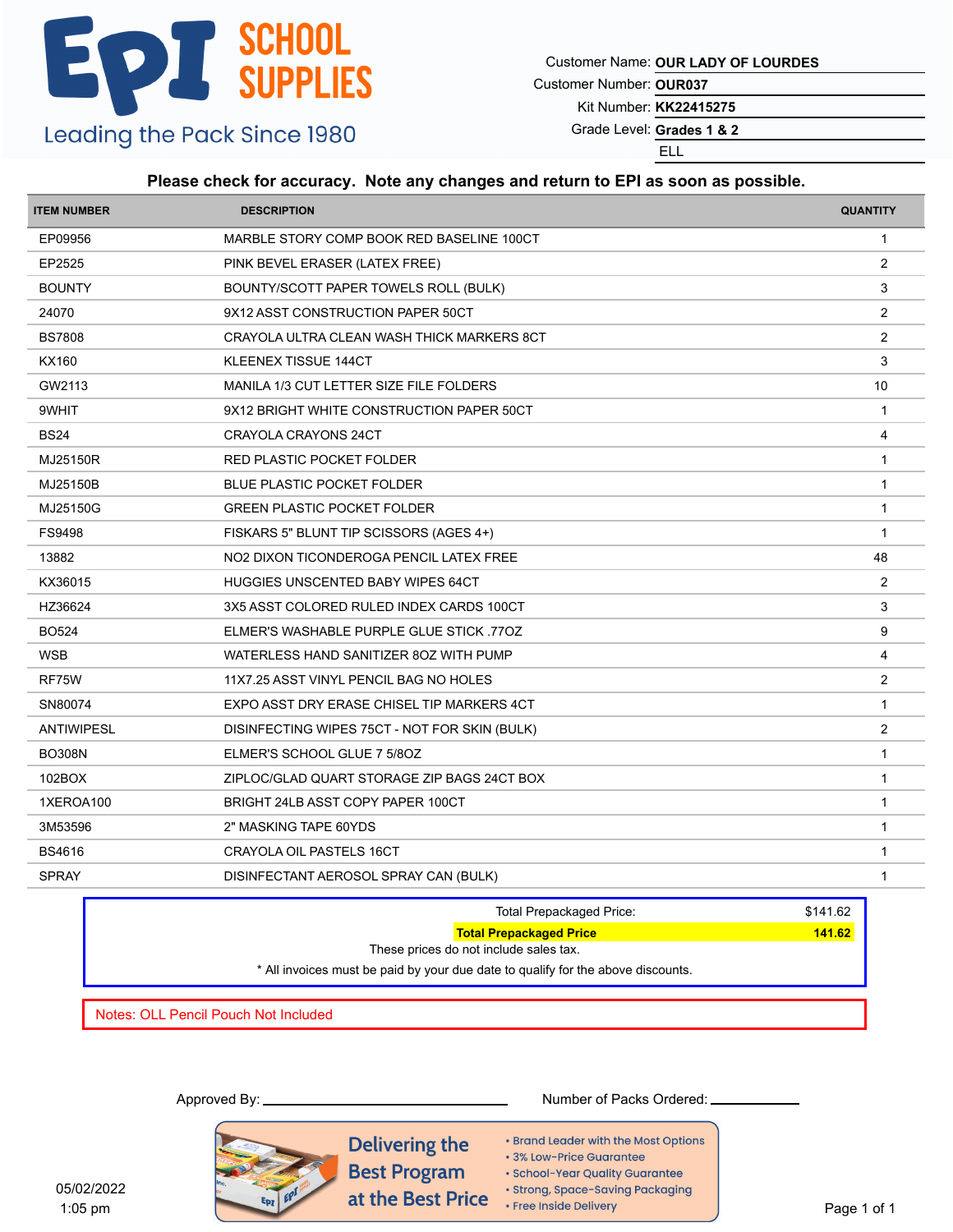Customer Name: **OUR LADY OF LOURDES**

Customer Number: **OUR037**

Kit Number: **KK22190680**

Grade Level: **Grade 2 - Boys**

#### **Please check for accuracy. Note any changes and return to EPI as soon as possible.**

| <b>ITEM NUMBER</b> | <b>DESCRIPTION</b>                               | <b>QUANTITY</b>         |
|--------------------|--------------------------------------------------|-------------------------|
| BIGSM1R            | <b>BIC RED MED STICK PEN</b>                     | $\overline{2}$          |
| <b>BS24</b>        | CRAYOLA CRAYONS 24CT                             | 5                       |
| <b>BO524</b>       | ELMER'S WASHABLE PURPLE GLUE STICK 770Z          | 6                       |
| <b>BO304N</b>      | ELMER'S SCHOOL GLUE 4OZ                          | $\mathbf{1}$            |
| <b>FS9498</b>      | FISKARS 5" BLUNT TIP SCISSORS (AGES 4+)          | $\mathbf{1}$            |
| EP617              | 7.25X10.25 CLEAR TOP PENCIL BAG W/GROMMETS       | $\mathbf{1}$            |
| <b>UC532352R</b>   | WIDE RULE RED MARBLE COMPOSITION BOOK 100CT      | $\overline{2}$          |
| UC532352B          | WIDE RULE BLUE MARBLE COMPOSITION BOOK 100CT     | $\overline{2}$          |
| UC532352G          | WIDE RULE GREEN MARBLE COMPOSITION BOOK 100CT    | $\overline{\mathbf{c}}$ |
| MJ25150Y           | YELLOW PLASTIC POCKET FOLDER                     | $\overline{1}$          |
| MJ25150B           | <b>BLUE PLASTIC POCKET FOLDER</b>                | $\mathbf{1}$            |
| MJ25150P           | PURPLE PLASTIC POCKET FOLDER                     | $\mathbf{1}$            |
| <b>WSB</b>         | WATERLESS HAND SANITIZER 80Z WITH PUMP           | $\overline{2}$          |
| 26182              | 1SUB POLY WIDE RULE PERF SPIRAL W/2POCKTES 100CT | $\mathbf{1}$            |
| <b>ANTIWIPESL</b>  | DISINFECTING WIPES 75CT - NOT FOR SKIN (BULK)    | $\mathbf{1}$            |
| SN80001            | EXPO BLACK DRY ERASE CHISEL TIP MARKER 1EA       | $\overline{2}$          |
| BT33131            | LETTER SZ POLY ENVELOPE VELCRO CLOSE SIDE LOAD   | $\overline{2}$          |
| EP2525             | PINK BEVEL ERASER (LATEX FREE)                   | 4                       |
| <b>BS4024</b>      | CRAYOLA 7" COLORED PRESHARPENED PENCILS 24CT     | $\mathbf{1}$            |
| GW2113             | MANILA 1/3 CUT LETTER SIZE FILE FOLDERS          | $\mathbf{1}$            |
| KX160              | KLEENEX TISSUE 144CT                             | $\overline{4}$          |
| 20100              | ASSORTED POCKET ONLY FOLDER                      | 3                       |
| 115BOX             | ZIPLOC/GLAD SANDWICH ZIP BAGS 40CT BOX           | $\mathbf{1}$            |
| <b>BS7812</b>      | CRAYOLA ULTRA CLEAN WASH THICK MARKERS 12CT      | $\mathbf{1}$            |
| SN30001            | SHARPIE BLACK FINE TIP MARKER 1EA                | $\overline{2}$          |
| 39250              | PAPER TOWELS 85CT (BULK)                         | 4                       |
| 13882S             | NO2 DIXON TICONDEROGA PRESHARPENED PENCIL        | 24                      |
| BT80830            | LTR SZ ENVELOPE 1" GUSSET VELCRO CLOSE W/HOLES   | $\mathbf{1}$            |
| <b>BS4616</b>      | CRAYOLA OIL PASTELS 16CT                         | -1                      |
| <b>BS7808</b>      | CRAYOLA ULTRA CLEAN WASH THICK MARKERS 8CT       | $\mathbf{1}$            |
| <b>BO516</b>       | ELMER'S WASHABLE 22G WHITE GLUE STICK 770Z       | $\mathbf{1}$            |
| 24070              | 9X12 ASST CONSTRUCTION PAPER 50CT                | $\mathbf{1}$            |
| BS16               | CRAYOLA CRAYONS 16CT                             | 1                       |
|                    |                                                  |                         |



- Brand Leader with the Most Options
- 3% Low-Price Guarantee
- · School-Year Quality Guarantee
- · Strong, Space-Saving Packaging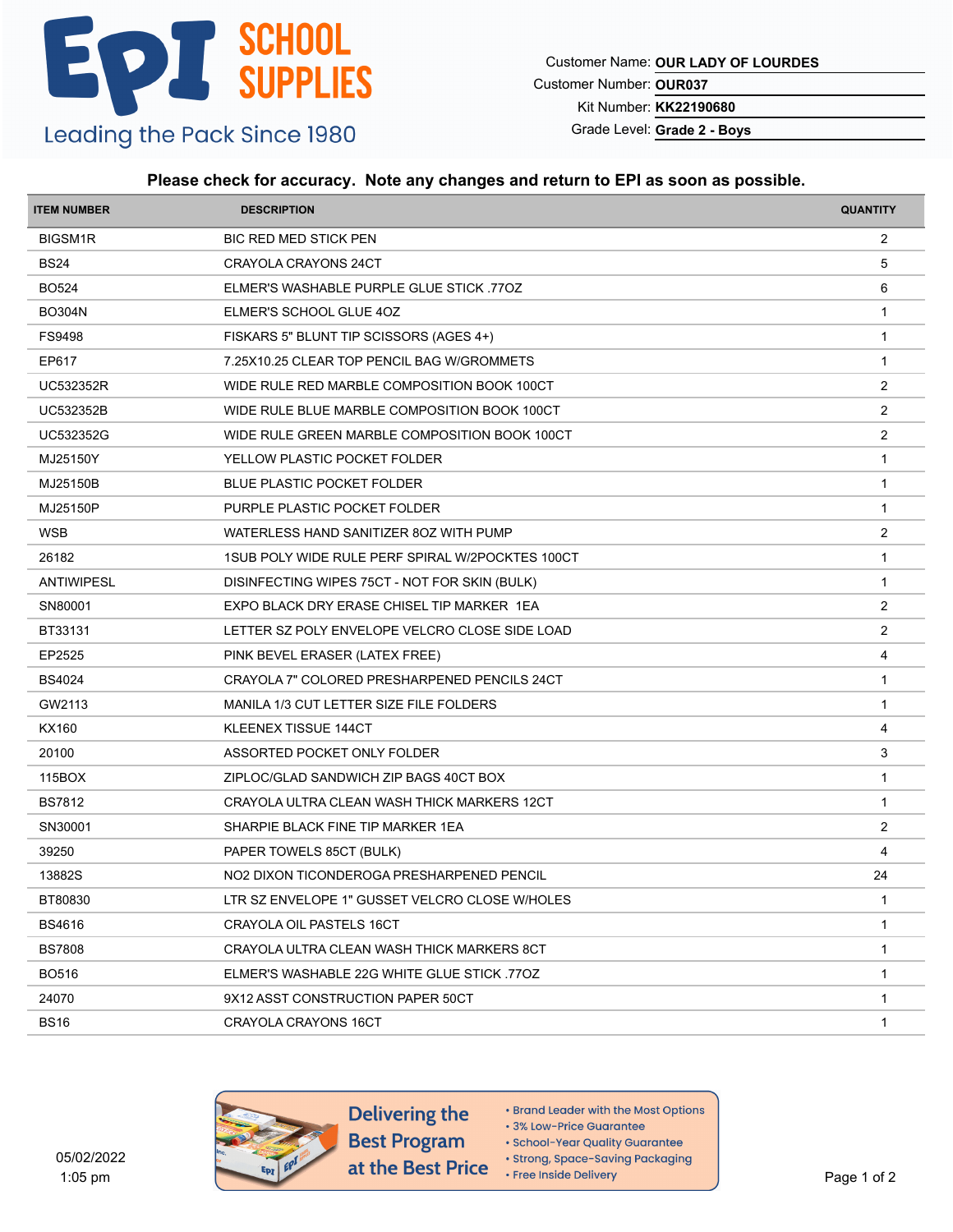Customer Name: **OUR LADY OF LOURDES**

Customer Number: **OUR037**

Kit Number: **KK22190680**

Grade Level: **Grade 2 - Boys**

#### **Please check for accuracy. Note any changes and return to EPI as soon as possible.**

| <b>ITEM NUMBER</b> | <b>DESCRIPTION</b> |                                                                                  | <b>QUANTITY</b> |
|--------------------|--------------------|----------------------------------------------------------------------------------|-----------------|
|                    |                    | <b>Total Prepackaged Price:</b>                                                  | \$111.95        |
|                    |                    | <b>Total Prepackaged Price</b><br>These prices do not include sales tax.         | 111.95          |
|                    |                    | * All invoices must be paid by your due date to qualify for the above discounts. |                 |

Notes: Art & Spanish included //



**Delivering the Best Program** at the Best Price

- Brand Leader with the Most Options
- 3% Low-Price Guarantee
- · School-Year Quality Guarantee
- · Strong, Space-Saving Packaging
- Free Inside Delivery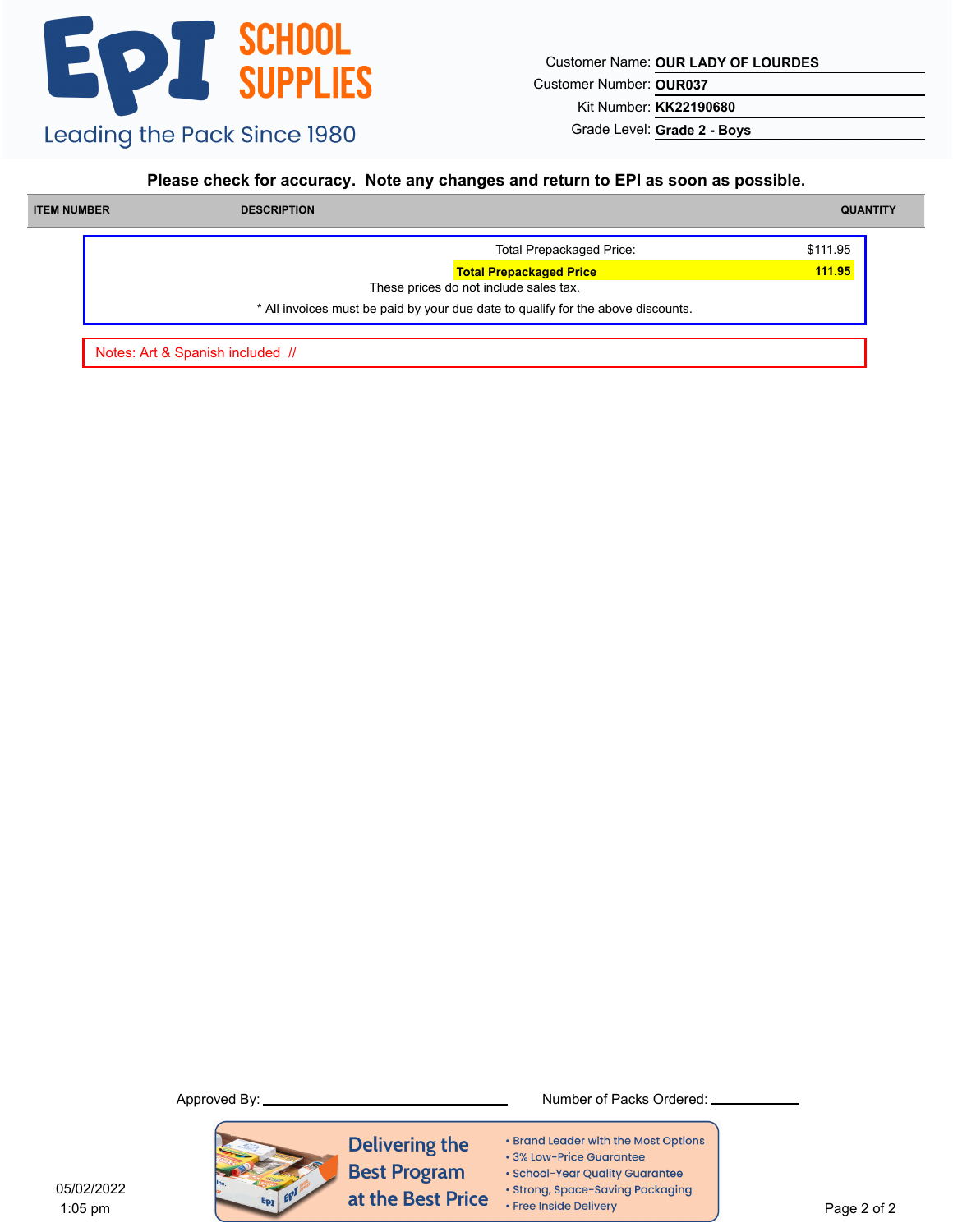Customer Name: **OUR LADY OF LOURDES**

Customer Number: **OUR037**

Kit Number: **KK22425312**

Grade Level: **Grade 2 - Girls**

#### **Please check for accuracy. Note any changes and return to EPI as soon as possible.**

| <b>ITEM NUMBER</b> | <b>DESCRIPTION</b>                               | <b>QUANTITY</b> |
|--------------------|--------------------------------------------------|-----------------|
| BIGSM1R            | <b>BIC RED MED STICK PEN</b>                     | $\overline{2}$  |
| <b>BS24</b>        | CRAYOLA CRAYONS 24CT                             | 5               |
| <b>BO524</b>       | ELMER'S WASHABLE PURPLE GLUE STICK 770Z          | 6               |
| <b>BO304N</b>      | ELMER'S SCHOOL GLUE 4OZ                          | $\mathbf{1}$    |
| <b>FS9498</b>      | FISKARS 5" BLUNT TIP SCISSORS (AGES 4+)          | $\overline{1}$  |
| EP617              | 7.25X10.25 CLEAR TOP PENCIL BAG W/GROMMETS       | $\mathbf{1}$    |
| UC532352R          | WIDE RULE RED MARBLE COMPOSITION BOOK 100CT      | $\overline{2}$  |
| UC532352B          | WIDE RULE BLUE MARBLE COMPOSITION BOOK 100CT     | $\overline{2}$  |
| UC532352G          | WIDE RULE GREEN MARBLE COMPOSITION BOOK 100CT    | $\overline{2}$  |
| MJ25150Y           | YELLOW PLASTIC POCKET FOLDER                     | $\mathbf{1}$    |
| MJ25150B           | <b>BLUE PLASTIC POCKET FOLDER</b>                | $\mathbf{1}$    |
| MJ25150P           | PURPLE PLASTIC POCKET FOLDER                     | $\mathbf{1}$    |
| <b>WSB</b>         | WATERLESS HAND SANITIZER 80Z WITH PUMP           | $\overline{2}$  |
| 26182              | 1SUB POLY WIDE RULE PERF SPIRAL W/2POCKTES 100CT | $\mathbf{1}$    |
| <b>ANTIWIPESL</b>  | DISINFECTING WIPES 75CT - NOT FOR SKIN (BULK)    | $\mathbf{1}$    |
| SN80001            | EXPO BLACK DRY ERASE CHISEL TIP MARKER 1EA       | $\overline{2}$  |
| BT33131            | LETTER SZ POLY ENVELOPE VELCRO CLOSE SIDE LOAD   | $\overline{2}$  |
| EP2525             | PINK BEVEL ERASER (LATEX FREE)                   | 4               |
| <b>BS4024</b>      | CRAYOLA 7" COLORED PRESHARPENED PENCILS 24CT     | $\mathbf{1}$    |
| KX160              | KLEENEX TISSUE 144CT                             | 4               |
| 20100              | ASSORTED POCKET ONLY FOLDER                      | 3               |
| 116BOX             | ZIPLOC/GLAD SNACK ZIP BAGS 40CT BOX              | $\mathbf{1}$    |
| <b>BS7812</b>      | CRAYOLA ULTRA CLEAN WASH THICK MARKERS 12CT      | $\overline{2}$  |
| SN30001            | SHARPIE BLACK FINE TIP MARKER 1EA                | $\overline{2}$  |
| 39250              | PAPER TOWELS 85CT (BULK)                         | 4               |
| 13882S             | NO2 DIXON TICONDEROGA PRESHARPENED PENCIL        | 24              |
| AV17012            | 1" AVERY WHITE DURABLE VIEW D-RING BINDER        | $\mathbf 1$     |
| BT80830            | LTR SZ ENVELOPE 1" GUSSET VELCRO CLOSE W/HOLES   | $\mathbf{1}$    |
| BS4616             | CRAYOLA OIL PASTELS 16CT                         | -1              |
| <b>BS7808</b>      | CRAYOLA ULTRA CLEAN WASH THICK MARKERS 8CT       | $\mathbf{1}$    |
| <b>BO516</b>       | ELMER'S WASHABLE 22G WHITE GLUE STICK 770Z       | $\mathbf{1}$    |
| 24070              | 9X12 ASST CONSTRUCTION PAPER 50CT                | $\mathbf 1$     |
| <b>BS16</b>        | CRAYOLA CRAYONS 16CT                             | 1               |
|                    |                                                  |                 |



- Brand Leader with the Most Options
- 3% Low-Price Guarantee
- · School-Year Quality Guarantee
- · Strong, Space-Saving Packaging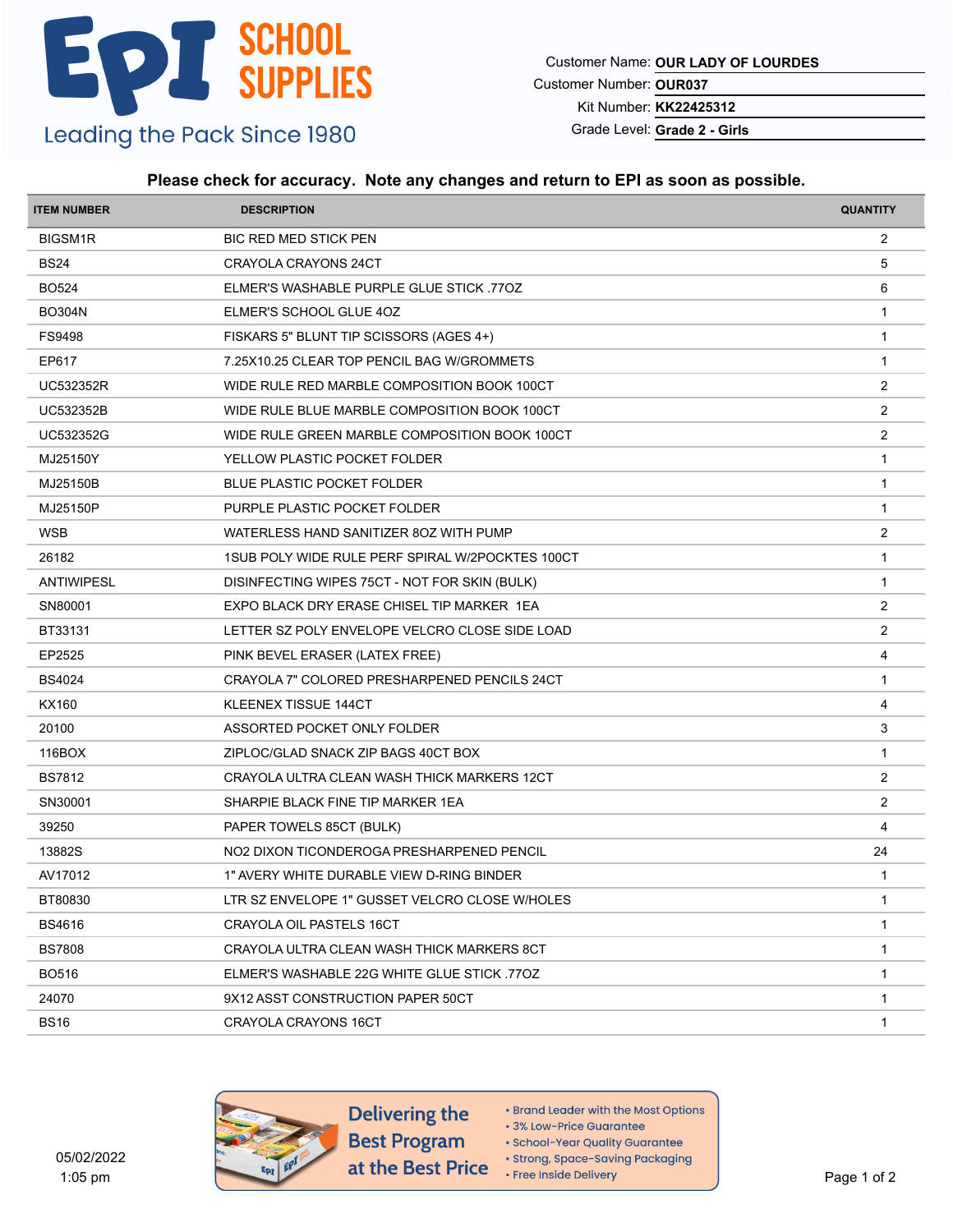Customer Name: **OUR LADY OF LOURDES**

Customer Number: **OUR037**

Kit Number: **KK22425312**

Grade Level: **Grade 2 - Girls**

#### **Please check for accuracy. Note any changes and return to EPI as soon as possible.**

| <b>ITEM NUMBER</b> | <b>DESCRIPTION</b> |                                                                                  | <b>QUANTITY</b> |
|--------------------|--------------------|----------------------------------------------------------------------------------|-----------------|
|                    |                    | <b>Total Prepackaged Price:</b>                                                  | \$122.15        |
|                    |                    | <b>Total Prepackaged Price</b><br>These prices do not include sales tax.         | 122.15          |
|                    |                    | * All invoices must be paid by your due date to qualify for the above discounts. |                 |

Notes: Art & Spanish included //



**Delivering the Best Program** at the Best Price

Approved By: Number of Packs Ordered:

- Brand Leader with the Most Options
- 3% Low-Price Guarantee
- · School-Year Quality Guarantee
- · Strong, Space-Saving Packaging
- Free Inside Delivery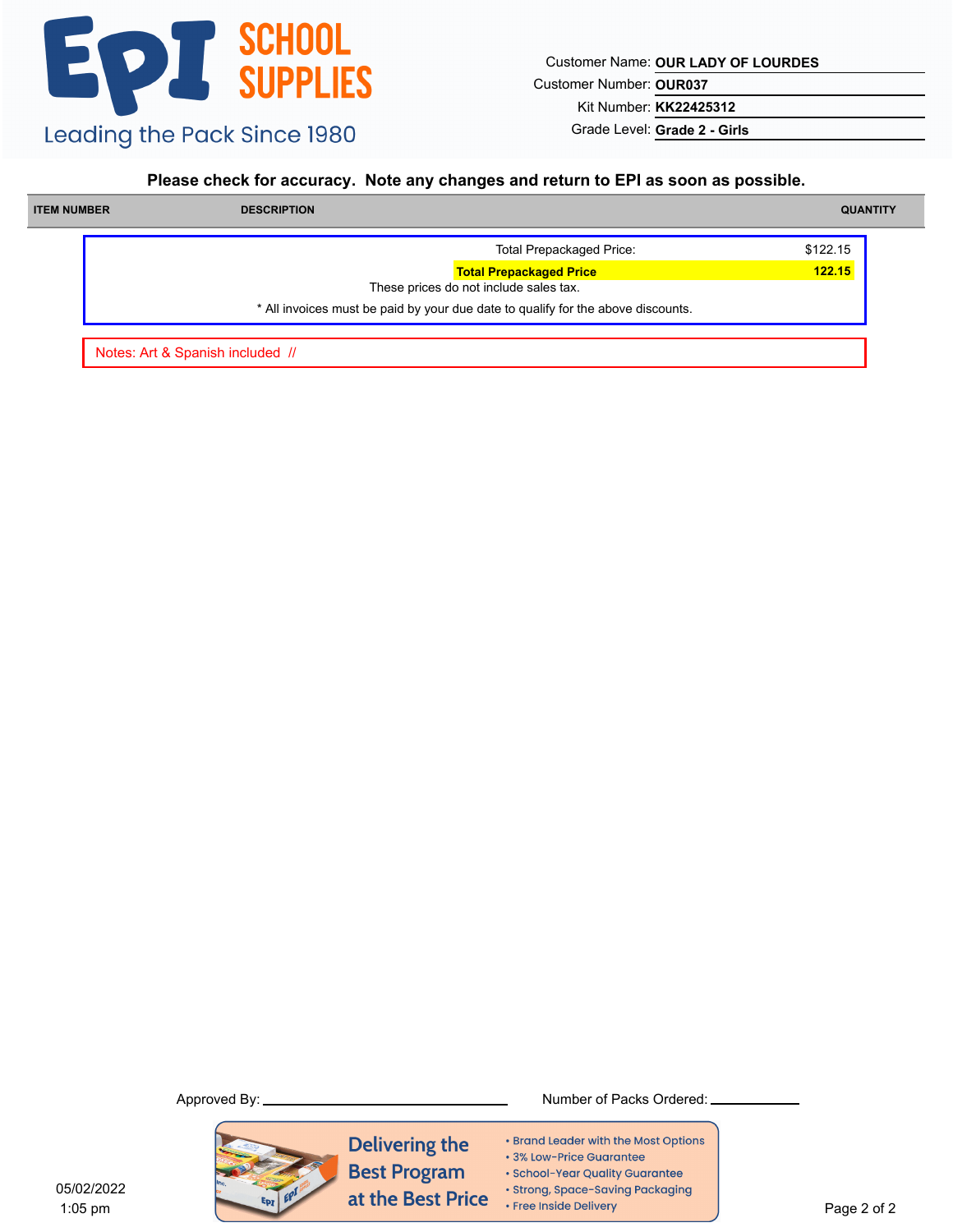Customer Name: **OUR LADY OF LOURDES**

Customer Number: **OUR037**

Kit Number: **KK22190681**

Grade Level: **Grade 3 - Boys**

### **Please check for accuracy. Note any changes and return to EPI as soon as possible.**

| <b>ITEM NUMBER</b> | <b>DESCRIPTION</b>                                    | <b>QUANTITY</b> |
|--------------------|-------------------------------------------------------|-----------------|
| SN27025            | SHARPIE ACCENT PEN STYLE HIGHLIGHTER YELLOW           | $\overline{2}$  |
| <b>BS7808</b>      | CRAYOLA ULTRA CLEAN WASH THICK MARKERS 8CT            | 2               |
| <b>BS24</b>        | CRAYOLA CRAYONS 24CT                                  | $\mathbf{1}$    |
| FS9425             | FISKARS 5" POINTED TIP SCISSORS (AGES 4+)             | $\mathbf{1}$    |
| <b>BO308N</b>      | ELMER'S SCHOOL GLUE 7 5/8OZ                           | $\overline{1}$  |
| 27153              | WIDE RULE 8X10.5 FILLER PAPER 200CT                   | 2               |
| FC12132            | NO2 YELLOW PENCIL (LATEX FREE)                        | 60              |
| UC532352           | WIDE RULED BLACK MARBLE COMP BOOK 100CT               | 6               |
| CO0920             | 3X5 RULED WHITE INDEX CARDS 100CT                     | 2               |
| <b>KX160</b>       | KLEENEX TISSUE 144CT                                  | 2               |
| <b>ANTIWIPES</b>   | DISINFECTING WIPES 35CT - NOT FOR SKIN (BULK)         | $\overline{2}$  |
| MJ25180P           | PURPLE POLY POCKET WITH BRAD FOLDERS                  | $\overline{1}$  |
| MJ25180G           | GREEN POLY POCKET WITH BRAD FOLDERS                   | $\mathbf{1}$    |
| MJ25180B           | BLUE POLY POCKET WITH BRAD FOLDERS                    | $\mathbf{1}$    |
| MJ25180O           | ORANGE POLY POCKET WITH BRAD FOLDERS                  | $\mathbf{1}$    |
| ST1652             | CLR STORAGE BOX W/LID 6QT 13.5X8.25X4.75 (BULK)       | $\mathbf{1}$    |
| <b>BOUNTY</b>      | BOUNTY/SCOTT PAPER TOWELS ROLL (BULK)                 | 2               |
| 24070              | 9X12 ASST CONSTRUCTION PAPER 50CT                     | 2               |
| FC83720            | REG. PENCIL SHARPENER W/ RECEPTACLE                   | $\mathbf{1}$    |
| CSTOCKWHT20        | WHITE 65LB CARDSTOCK 8.5X11 25CT                      | $\overline{1}$  |
| <b>BO514</b>       | <b>ELMER'S SMALL PURPLE WASHABLE GLUE STICK .210Z</b> | 2               |
| 3M1021             | 1/2" X 450" SCOTCH TRANSPARENT TAPE W/DISPENSER       | $\mathbf{1}$    |
| <b>DISHPAN</b>     | DISHPAN 12 QUART 15X12.75X6.5 (BULK)                  | $\mathbf{1}$    |
| <b>BS4024</b>      | CRAYOLA 7" COLORED PRESHARPENED PENCILS 24CT          | $\overline{1}$  |
| <b>WSB</b>         | WATERLESS HAND SANITIZER 80Z WITH PUMP                | 2               |
| GW2113             | MANILA 1/3 CUT LETTER SIZE FILE FOLDERS               | 2               |
| <b>BS48</b>        | CRAYOLA CRAYONS 48CT                                  | $\overline{2}$  |
| 105BOX             | ZIPLOC/GLAD GALLON FREEZER ZIP BAGS 14CT              | $\mathbf{1}$    |
| KMVP10W            | 1" WHITE HARDBACK VINYL BINDER                        | -1              |
| AV81009            | ASSORTED 5POCKET 5TAB PAPER DIVIDERS                  | $\mathbf{1}$    |
| WMF4               | LOW ODOR FINE TIP DRY ERASE MARKER 4CT                | $\mathbf{1}$    |
| KX36015            | HUGGIES UNSCENTED BABY WIPES 64CT                     | $\mathbf{1}$    |
| 20170W             | 1" WHITE FLEXIBLE POLY BINDER                         | $\mathbf{1}$    |
| CXIE80             | ASSORTED INSERTABLE PAPER DIVIDERS 8TAB               | $\mathbf{1}$    |
|                    |                                                       |                 |



- Brand Leader with the Most Options
- 3% Low-Price Guarantee · School-Year Quality Guarantee
- · Strong, Space-Saving Packaging
- Free Inside Delivery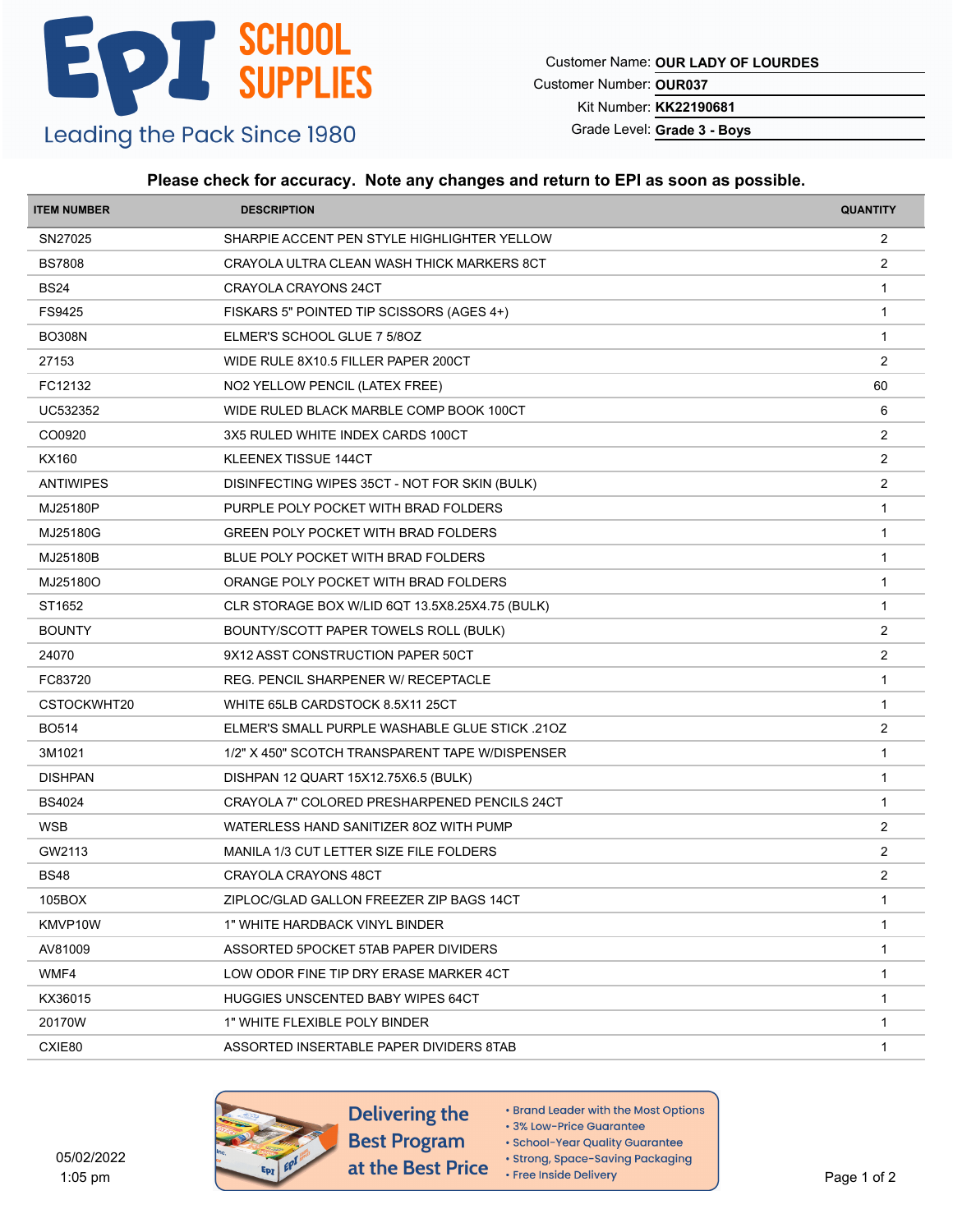Customer Name: **OUR LADY OF LOURDES**

Customer Number: **OUR037**

Kit Number: **KK22190681**

Grade Level: **Grade 3 - Boys**

### **Please check for accuracy. Note any changes and return to EPI as soon as possible.**

| <b>ITEM NUMBER</b> | <b>DESCRIPTION</b>                         | <b>QUANTITY</b> |
|--------------------|--------------------------------------------|-----------------|
| BS4616             | CRAYOLA OIL PASTELS 16CT                   |                 |
| SN30001            | SHARPIE BLACK FINE TIP MARKER 1EA          |                 |
| 9WHIT              | 9X12 BRIGHT WHITE CONSTRUCTION PAPER 50CT  |                 |
| <b>BO516</b>       | ELMER'S WASHABLE 22G WHITE GLUE STICK 770Z |                 |
|                    | Total Prepackaged Price:                   | \$124.15        |

| <b>Total Prepackaged Price:</b>                                                  | \$124.15 |
|----------------------------------------------------------------------------------|----------|
| <b>Total Prepackaged Price</b>                                                   | 124.15   |
| These prices do not include sales tax.                                           |          |
| * All invoices must be paid by your due date to qualify for the above discounts. |          |



Approved By: Number of Packs Ordered:

- Brand Leader with the Most Options
- · 3% Low-Price Guarantee
- · School-Year Quality Guarantee
- · Strong, Space-Saving Packaging
- Free Inside Delivery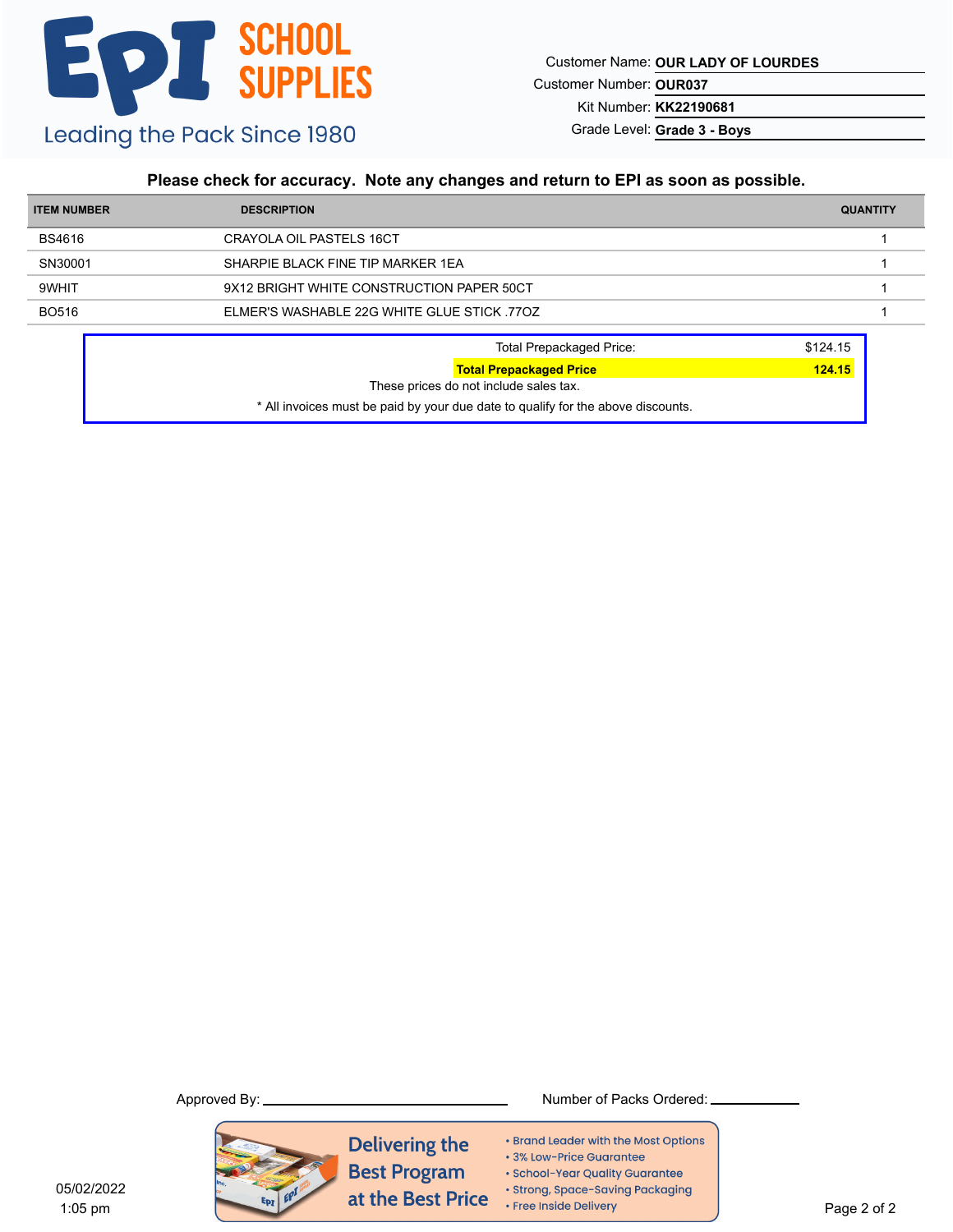Customer Name: **OUR LADY OF LOURDES**

Customer Number: **OUR037**

Kit Number: **KK22385706**

Grade Level: **Grade 3 - Girls**

#### **Please check for accuracy. Note any changes and return to EPI as soon as possible.**

| <b>ITEM NUMBER</b> | <b>DESCRIPTION</b>                              | <b>QUANTITY</b> |
|--------------------|-------------------------------------------------|-----------------|
| SN27025            | SHARPIE ACCENT PEN STYLE HIGHLIGHTER YELLOW     | $\overline{2}$  |
| <b>BS7808</b>      | CRAYOLA ULTRA CLEAN WASH THICK MARKERS 8CT      | 2               |
| <b>BS24</b>        | CRAYOLA CRAYONS 24CT                            | $\mathbf{1}$    |
| FS9425             | FISKARS 5" POINTED TIP SCISSORS (AGES 4+)       | $\mathbf{1}$    |
| <b>BO308N</b>      | ELMER'S SCHOOL GLUE 7 5/8OZ                     | $\overline{1}$  |
| 27153              | WIDE RULE 8X10.5 FILLER PAPER 200CT             | 2               |
| FC12132            | NO2 YELLOW PENCIL (LATEX FREE)                  | 60              |
| UC532352           | WIDE RULED BLACK MARBLE COMP BOOK 100CT         | 6               |
| CO0920             | 3X5 RULED WHITE INDEX CARDS 100CT               | 2               |
| KX160              | KLEENEX TISSUE 144CT                            | 2               |
| <b>ANTIWIPES</b>   | DISINFECTING WIPES 35CT - NOT FOR SKIN (BULK)   | $\overline{2}$  |
| MJ25180Y           | YELLOW POLY POCKET WITH BRAD FOLDERS            | $\overline{1}$  |
| MJ25180G           | GREEN POLY POCKET WITH BRAD FOLDERS             | $\mathbf{1}$    |
| MJ25180B           | BLUE POLY POCKET WITH BRAD FOLDERS              | $\mathbf{1}$    |
| MJ25180O           | ORANGE POLY POCKET WITH BRAD FOLDERS            | $\mathbf{1}$    |
| ST1652             | CLR STORAGE BOX W/LID 6QT 13.5X8.25X4.75 (BULK) | $\mathbf{1}$    |
| <b>BOUNTY</b>      | BOUNTY/SCOTT PAPER TOWELS ROLL (BULK)           | 2               |
| 24070              | 9X12 ASST CONSTRUCTION PAPER 50CT               | $\mathbf{1}$    |
| FC83720            | REG. PENCIL SHARPENER W/ RECEPTACLE             | $\mathbf{1}$    |
| EP2525             | PINK BEVEL ERASER (LATEX FREE)                  | $\overline{1}$  |
| RF75W              | 11X7.25 ASST VINYL PENCIL BAG NO HOLES          | $\mathbf{1}$    |
| CSTOCKWHT20        | WHITE 65LB CARDSTOCK 8.5X11 25CT                | $\mathbf{1}$    |
| <b>BO514</b>       | ELMER'S SMALL PURPLE WASHABLE GLUE STICK .21OZ  | 2               |
| <b>DISHPAN</b>     | DISHPAN 12 QUART 15X12.75X6.5 (BULK)            | $\overline{1}$  |
| <b>BS4024</b>      | CRAYOLA 7" COLORED PRESHARPENED PENCILS 24CT    | $\mathbf{1}$    |
| <b>WSB</b>         | WATERLESS HAND SANITIZER 80Z WITH PUMP          | 2               |
| GW2113             | MANILA 1/3 CUT LETTER SIZE FILE FOLDERS         | $\overline{2}$  |
| <b>BS48</b>        | CRAYOLA CRAYONS 48CT                            | 2               |
| 105BOX             | ZIPLOC/GLAD GALLON FREEZER ZIP BAGS 14CT        | -1              |
| KMVP10W            | 1" WHITE HARDBACK VINYL BINDER                  | $\mathbf{1}$    |
| AV81009            | ASSORTED 5POCKET 5TAB PAPER DIVIDERS            | $\mathbf{1}$    |
| WMF4               | LOW ODOR FINE TIP DRY ERASE MARKER 4CT          | -1              |
| KX36015            | HUGGIES UNSCENTED BABY WIPES 64CT               | $\mathbf 1$     |
| <b>BS4616</b>      | CRAYOLA OIL PASTELS 16CT                        | $\mathbf{1}$    |
|                    |                                                 |                 |



- Brand Leader with the Most Options
- 3% Low-Price Guarantee
- · School-Year Quality Guarantee
- · Strong, Space-Saving Packaging • Free Inside Delivery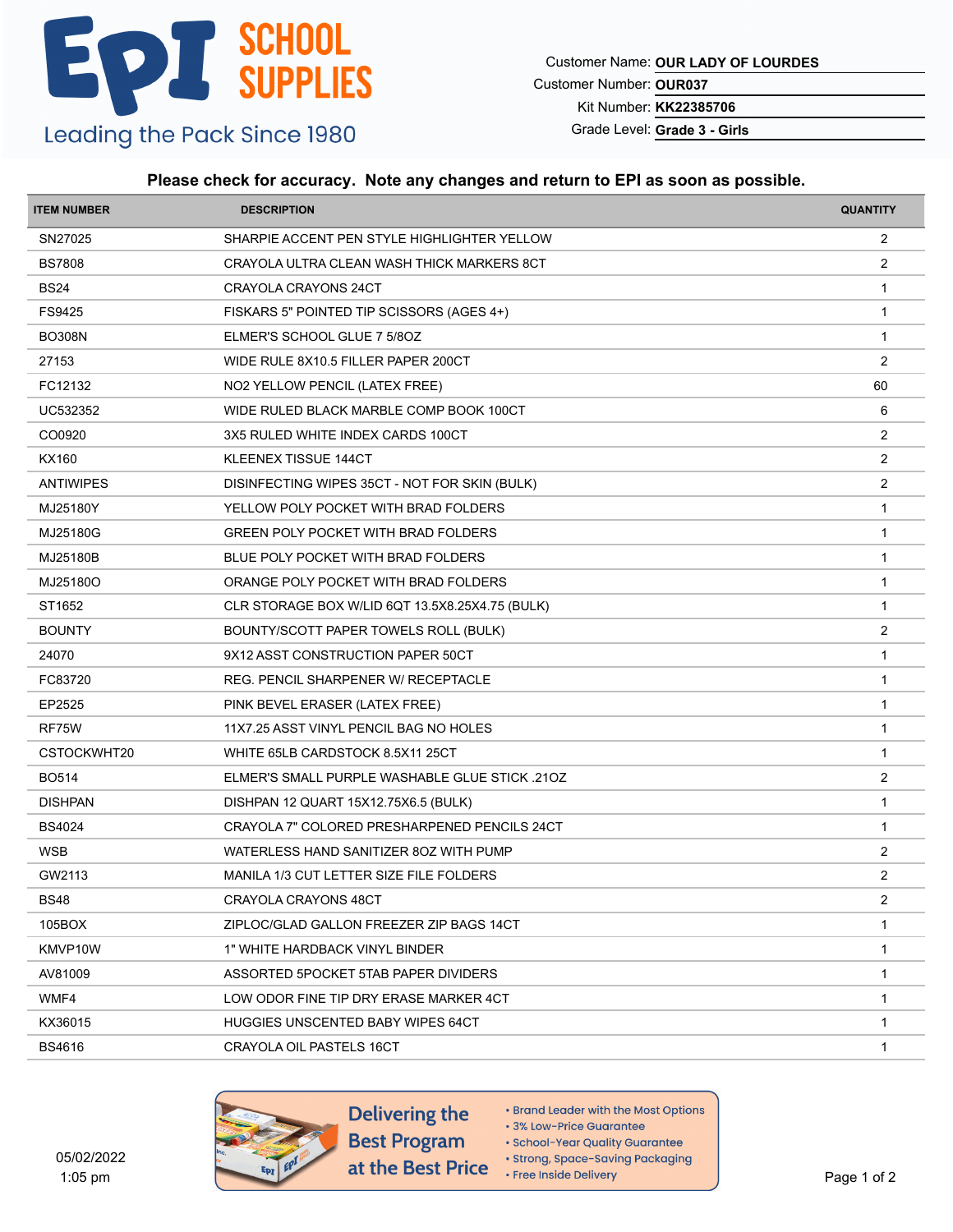Customer Name: **OUR LADY OF LOURDES**

Customer Number: **OUR037**

Kit Number: **KK22385706**

Grade Level: **Grade 3 - Girls**

### **Please check for accuracy. Note any changes and return to EPI as soon as possible.**

| <b>ITEM NUMBER</b> | <b>DESCRIPTION</b>                                                       | <b>QUANTITY</b> |
|--------------------|--------------------------------------------------------------------------|-----------------|
| SN30001            | SHARPIE BLACK FINE TIP MARKER 1EA                                        |                 |
| 9WHIT              | 9X12 BRIGHT WHITE CONSTRUCTION PAPER 50CT                                |                 |
| <b>BO516</b>       | ELMER'S WASHABLE 22G WHITE GLUE STICK 770Z                               |                 |
|                    | <b>Total Prepackaged Price:</b>                                          | \$120.17        |
|                    | <b>Total Prepackaged Price</b><br>These prices do not include sales tax. | 120.17          |

\* All invoices must be paid by your due date to qualify for the above discounts.



- Brand Leader with the Most Options
- 3% Low-Price Guarantee
- · School-Year Quality Guarantee
- · Strong, Space-Saving Packaging
- Free Inside Delivery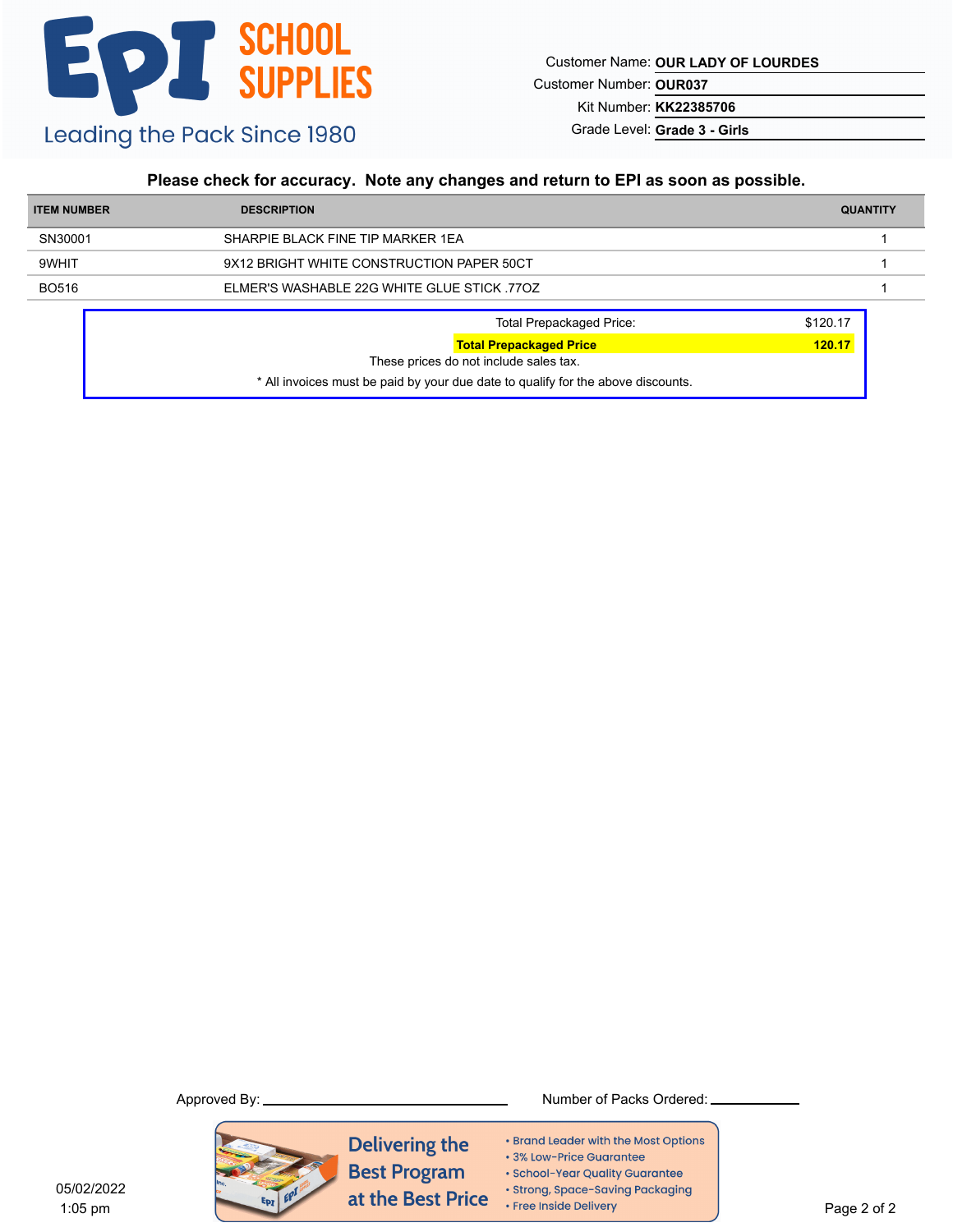Customer Name: **OUR LADY OF LOURDES**

Customer Number: **OUR037**

Kit Number: **KK22190682**

Grade Level: **Grade 4 - Boys**

#### **Please check for accuracy. Note any changes and return to EPI as soon as possible.**

| <b>ITEM NUMBER</b> | <b>DESCRIPTION</b>                                    | <b>QUANTITY</b> |
|--------------------|-------------------------------------------------------|-----------------|
| 13882              | NO2 DIXON TICONDEROGA PENCIL LATEX FREE               | 36              |
| FS9425             | FISKARS 5" POINTED TIP SCISSORS (AGES 4+)             | $\overline{1}$  |
| AA280              | 1/16" WOOD RULER STANDARD & METRIC                    | $\overline{1}$  |
| 27153              | WIDE RULE 8X10.5 FILLER PAPER 200CT                   | $\mathbf{1}$    |
| <b>BO308N</b>      | ELMER'S SCHOOL GLUE 7 5/80Z                           | $\overline{1}$  |
| <b>BS24</b>        | CRAYOLA CRAYONS 24CT                                  | $\mathbf{1}$    |
| <b>BS7808</b>      | CRAYOLA ULTRA CLEAN WASH THICK MARKERS 8CT            | $\overline{2}$  |
| <b>BOUNTY</b>      | BOUNTY/SCOTT PAPER TOWELS ROLL (BULK)                 | $\overline{c}$  |
| <b>ANTIWIPESL</b>  | DISINFECTING WIPES 75CT - NOT FOR SKIN (BULK)         | 2               |
| <b>KX85</b>        | KLEENEX TISSUE 84CT FLAT                              | $\mathbf{1}$    |
| ST1652             | CLR STORAGE BOX W/LID 6QT 13.5X8.25X4.75 (BULK)       | $\mathbf{1}$    |
| <b>DISHPAN</b>     | DISHPAN 12 QUART 15X12.75X6.5 (BULK)                  | $\overline{1}$  |
| FC83720            | REG. PENCIL SHARPENER W/ RECEPTACLE                   | $\overline{1}$  |
| SN25025            | SHARPIE ACCENT FL YELLOW HIGHLIGHTER CHISEL TIP       | $\mathbf{1}$    |
| <b>BS4012</b>      | CRAYOLA 7" COLORED PRESHARPENED PENCILS 12CT          | $\mathbf{1}$    |
| UC532352           | WIDE RULED BLACK MARBLE COMP BOOK 100CT               | $\overline{7}$  |
| SN30001            | SHARPIE BLACK FINE TIP MARKER 1EA                     | 3               |
| <b>WMCK</b>        | LOW ODOR BLACK CHISEL TIP DRY ERASE MARKER            | 2               |
| 24070              | 9X12 ASST CONSTRUCTION PAPER 50CT                     | $\mathbf{1}$    |
| <b>BIGSM1R</b>     | BIC RED MED STICK PEN                                 | $\overline{2}$  |
| PM39301            | BLACK ERASABLE PEN MED POINT                          | 12              |
| GW2113             | MANILA 1/3 CUT LETTER SIZE FILE FOLDERS               | $\mathbf{1}$    |
| <b>BO514</b>       | <b>ELMER'S SMALL PURPLE WASHABLE GLUE STICK .210Z</b> | 2               |
| 103BOX             | ZIPLOC/GLAD GALLON STORAGE ZIP BAGS 19CT BOX          | $\mathbf{1}$    |
| STAACO72545        | JUMBO PAPER CLIPS 100CT                               | $\mathbf{1}$    |
| KX36015            | HUGGIES UNSCENTED BABY WIPES 64CT                     | 4               |
| ME35144            | 5STAR 13PKT EXPAND FILE ASST ELASTIC CLOSURE          | $\overline{1}$  |
| <b>BS4616</b>      | CRAYOLA OIL PASTELS 16CT                              | $\mathbf{1}$    |
| SN37001            | SHARPIE BLACK ULTRA FINE TIP MARKER                   | 2               |
| 9WHIT              | 9X12 BRIGHT WHITE CONSTRUCTION PAPER 50CT             | $\mathbf{1}$    |
| <b>BO516</b>       | ELMER'S WASHABLE 22G WHITE GLUE STICK 770Z            | $\mathbf{1}$    |
|                    |                                                       |                 |



Delivering the **Best Program** at the Best Price

- Brand Leader with the Most Options
- 3% Low-Price Guarantee

· School-Year Quality Guarantee

· Strong, Space-Saving Packaging

• Free Inside Delivery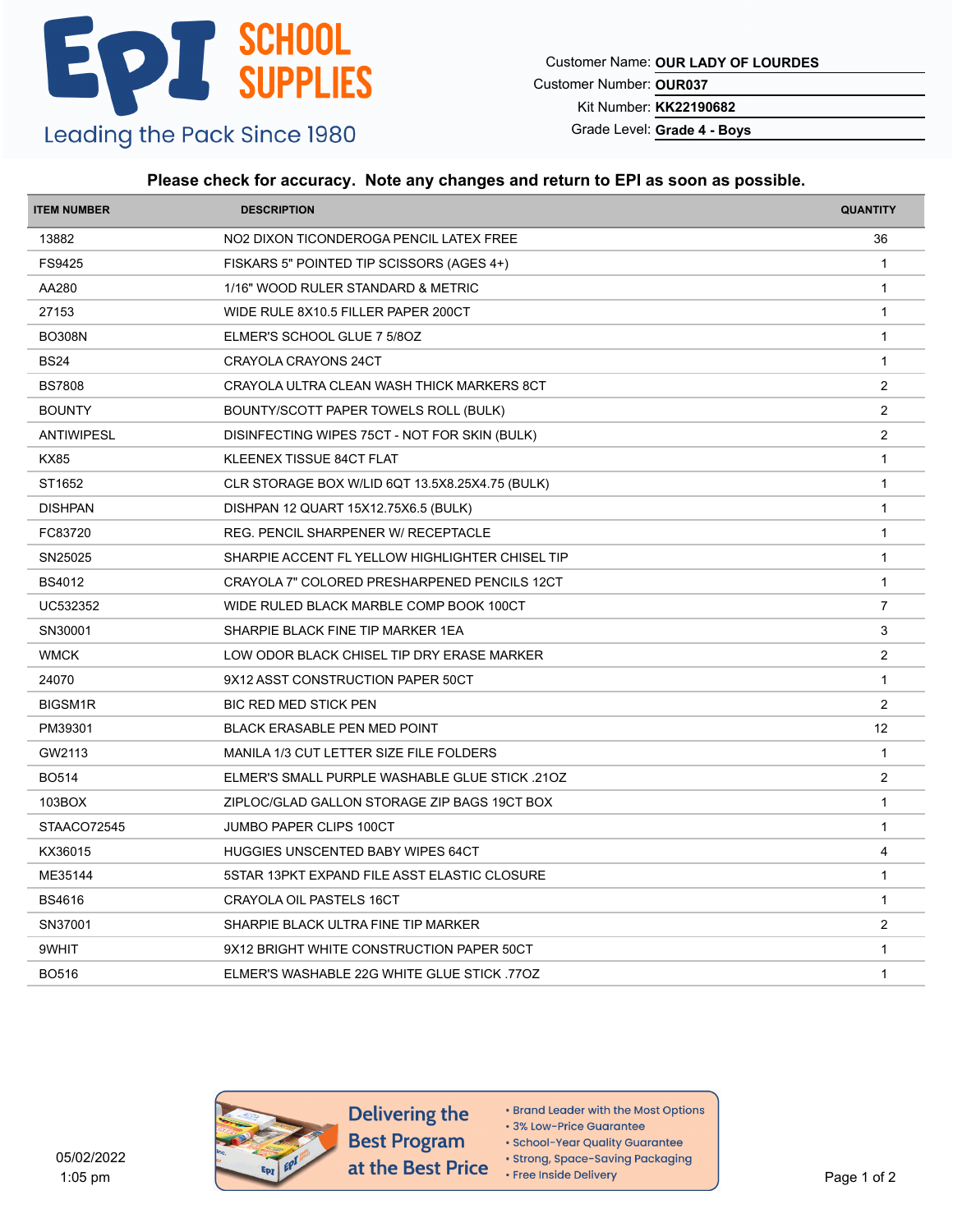Customer Name: **OUR LADY OF LOURDES**

Customer Number: **OUR037**

Kit Number: **KK22190682**

Grade Level: **Grade 4 - Boys**

### **Please check for accuracy. Note any changes and return to EPI as soon as possible.**

| <b>ITEM NUMBER</b> | <b>DESCRIPTION</b> |                                                                                  | <b>QUANTITY</b> |
|--------------------|--------------------|----------------------------------------------------------------------------------|-----------------|
|                    |                    | <b>Total Prepackaged Price:</b>                                                  | \$123.09        |
|                    |                    | <b>Total Prepackaged Price</b><br>These prices do not include sales tax.         | 123.09          |
|                    |                    | * All invoices must be paid by your due date to qualify for the above discounts. |                 |

Notes: Spanish included //



**Delivering the Best Program** at the Best Price

Approved By: Number of Packs Ordered:

- Brand Leader with the Most Options
- 3% Low-Price Guarantee
- · School-Year Quality Guarantee
- · Strong, Space-Saving Packaging
- Free Inside Delivery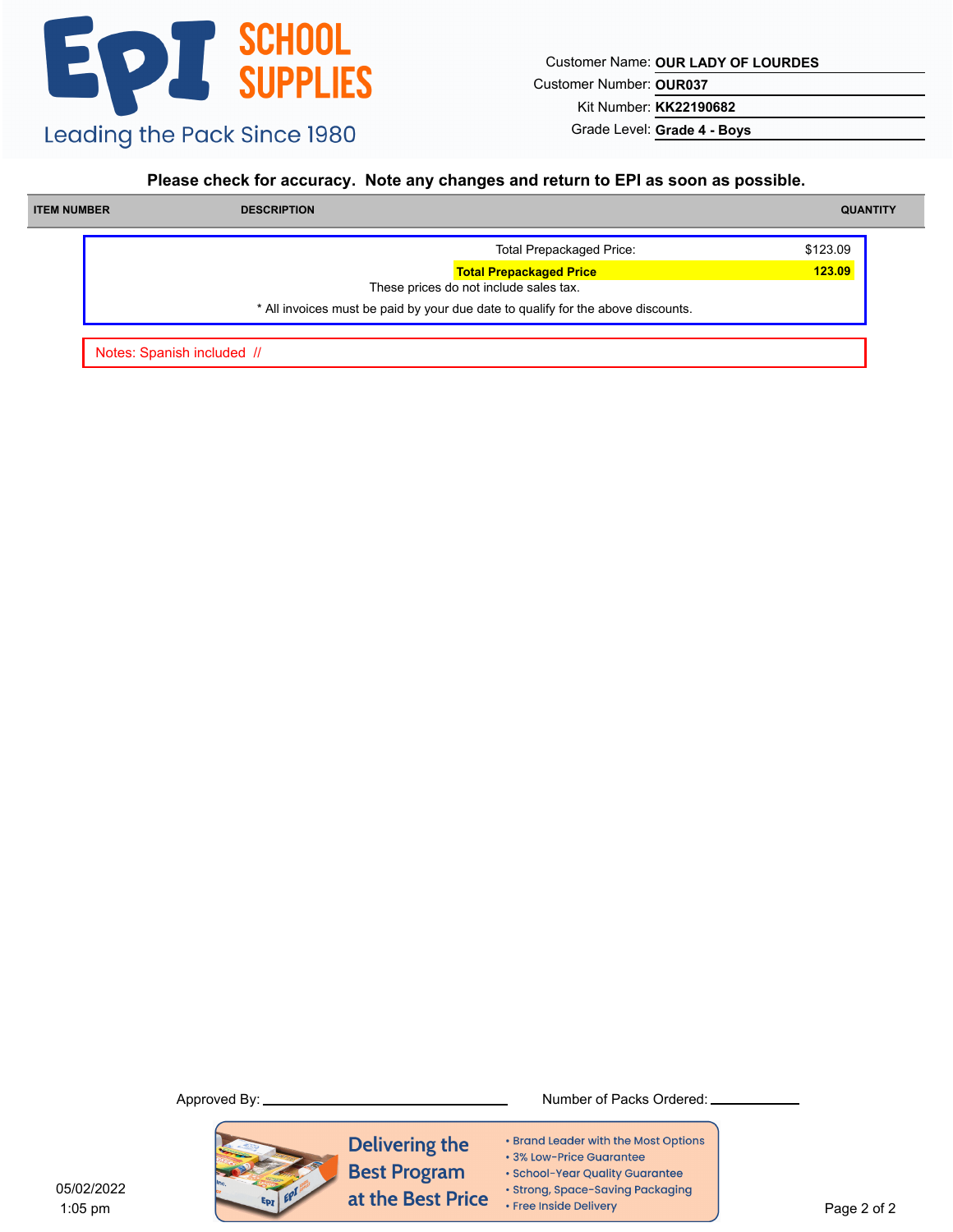Customer Name: **OUR LADY OF LOURDES**

Customer Number: **OUR037**

Kit Number: **KK22385710**

Grade Level: **Grade 4 - Girls**

#### **Please check for accuracy. Note any changes and return to EPI as soon as possible.**

| <b>ITEM NUMBER</b> | <b>DESCRIPTION</b>                                    | <b>QUANTITY</b> |
|--------------------|-------------------------------------------------------|-----------------|
| 13882              | NO2 DIXON TICONDEROGA PENCIL LATEX FREE               | 36              |
| FS9425             | FISKARS 5" POINTED TIP SCISSORS (AGES 4+)             | $\overline{1}$  |
| AA280              | 1/16" WOOD RULER STANDARD & METRIC                    | $\overline{1}$  |
| 27153              | WIDE RULE 8X10.5 FILLER PAPER 200CT                   | $\mathbf{1}$    |
| <b>BO308N</b>      | ELMER'S SCHOOL GLUE 7 5/80Z                           | $\overline{1}$  |
| <b>BS24</b>        | CRAYOLA CRAYONS 24CT                                  | $\mathbf{1}$    |
| <b>BS7808</b>      | CRAYOLA ULTRA CLEAN WASH THICK MARKERS 8CT            | $\overline{2}$  |
| <b>BOUNTY</b>      | BOUNTY/SCOTT PAPER TOWELS ROLL (BULK)                 | $\overline{c}$  |
| <b>ANTIWIPESL</b>  | DISINFECTING WIPES 75CT - NOT FOR SKIN (BULK)         | 2               |
| <b>KX85</b>        | KLEENEX TISSUE 84CT FLAT                              | $\mathbf{1}$    |
| ST1652             | CLR STORAGE BOX W/LID 6QT 13.5X8.25X4.75 (BULK)       | $\mathbf{1}$    |
| <b>DISHPAN</b>     | DISHPAN 12 QUART 15X12.75X6.5 (BULK)                  | $\overline{1}$  |
| FC83720            | REG. PENCIL SHARPENER W/ RECEPTACLE                   | $\mathbf{1}$    |
| SN25025            | SHARPIE ACCENT FL YELLOW HIGHLIGHTER CHISEL TIP       | $\mathbf{1}$    |
| <b>BS4012</b>      | CRAYOLA 7" COLORED PRESHARPENED PENCILS 12CT          | $\mathbf{1}$    |
| UC532352           | WIDE RULED BLACK MARBLE COMP BOOK 100CT               | $\overline{7}$  |
| SN30001            | SHARPIE BLACK FINE TIP MARKER 1EA                     | 3               |
| <b>WMCK</b>        | LOW ODOR BLACK CHISEL TIP DRY ERASE MARKER            | 2               |
| 24070              | 9X12 ASST CONSTRUCTION PAPER 50CT                     | $\mathbf{1}$    |
| <b>BIGSM1R</b>     | BIC RED MED STICK PEN                                 | $\overline{2}$  |
| PM39301            | BLACK ERASABLE PEN MED POINT                          | 12              |
| GW2113             | MANILA 1/3 CUT LETTER SIZE FILE FOLDERS               | $\mathbf{1}$    |
| <b>BO514</b>       | <b>ELMER'S SMALL PURPLE WASHABLE GLUE STICK .210Z</b> | 2               |
| 102BOX             | ZIPLOC/GLAD QUART STORAGE ZIP BAGS 24CT BOX           | $\mathbf{1}$    |
| STAACO72545        | JUMBO PAPER CLIPS 100CT                               | $\mathbf{1}$    |
| KX36015            | HUGGIES UNSCENTED BABY WIPES 64CT                     | 4               |
| ME35144            | 5STAR 13PKT EXPAND FILE ASST ELASTIC CLOSURE          | $\overline{1}$  |
| <b>BS4616</b>      | CRAYOLA OIL PASTELS 16CT                              | $\mathbf{1}$    |
| SN37001            | SHARPIE BLACK ULTRA FINE TIP MARKER                   | 2               |
| 9WHIT              | 9X12 BRIGHT WHITE CONSTRUCTION PAPER 50CT             | $\mathbf{1}$    |
| <b>BO516</b>       | ELMER'S WASHABLE 22G WHITE GLUE STICK 770Z            | $\mathbf{1}$    |
|                    |                                                       |                 |



- Brand Leader with the Most Options
- 3% Low-Price Guarantee
- · School-Year Quality Guarantee
- · Strong, Space-Saving Packaging
- Free Inside Delivery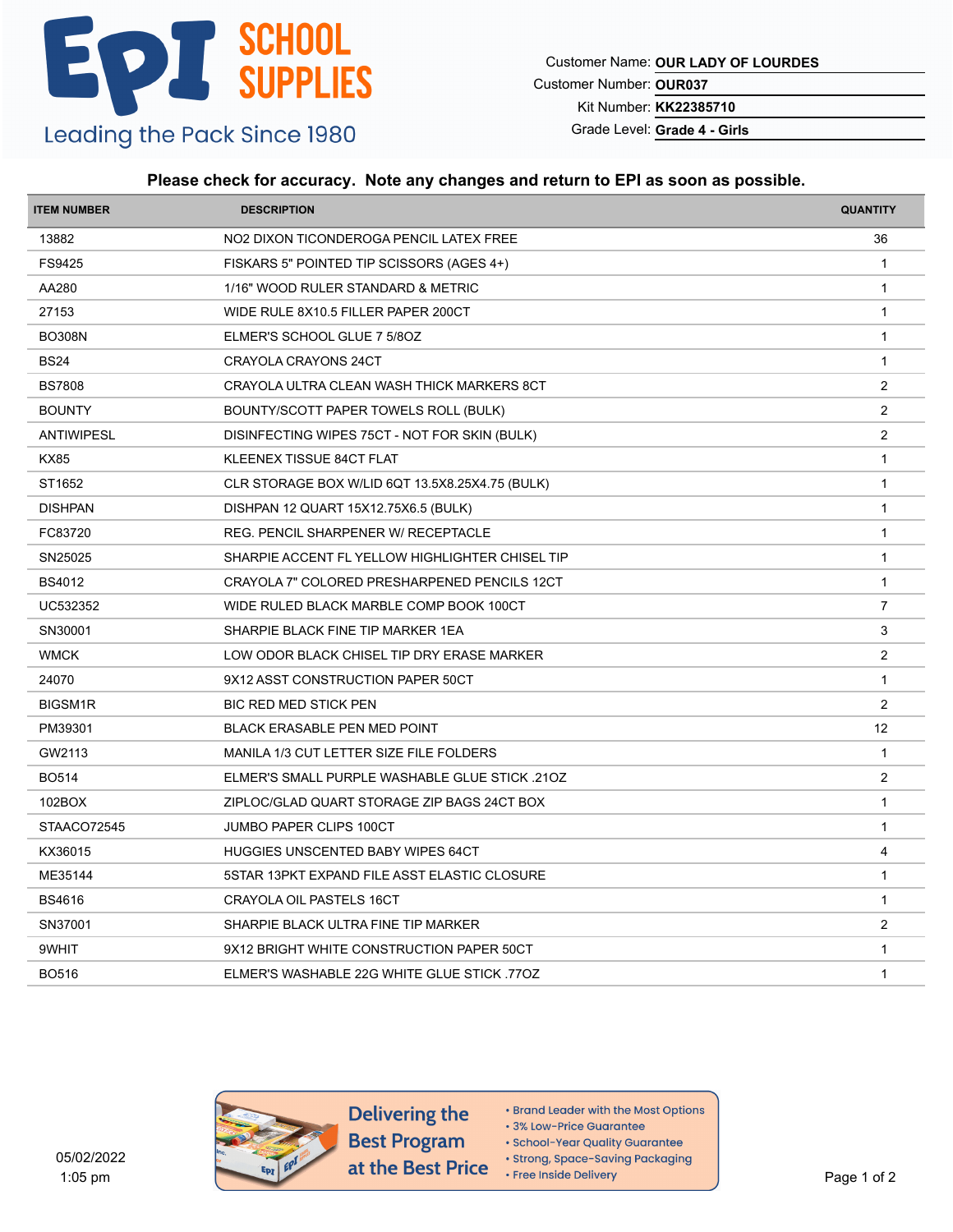Customer Name: **OUR LADY OF LOURDES**

Customer Number: **OUR037**

Kit Number: **KK22385710**

Grade Level: **Grade 4 - Girls**

#### **Please check for accuracy. Note any changes and return to EPI as soon as possible.**

| <b>ITEM NUMBER</b> | <b>DESCRIPTION</b> |                                                                                  | <b>QUANTITY</b> |
|--------------------|--------------------|----------------------------------------------------------------------------------|-----------------|
|                    |                    | <b>Total Prepackaged Price:</b>                                                  | \$122.85        |
|                    |                    | <b>Total Prepackaged Price</b><br>These prices do not include sales tax.         | 122.85          |
|                    |                    | * All invoices must be paid by your due date to qualify for the above discounts. |                 |

Notes: Spanish included //



**Delivering the Best Program** at the Best Price

- Brand Leader with the Most Options
- 3% Low-Price Guarantee
- · School-Year Quality Guarantee
- · Strong, Space-Saving Packaging
- Free Inside Delivery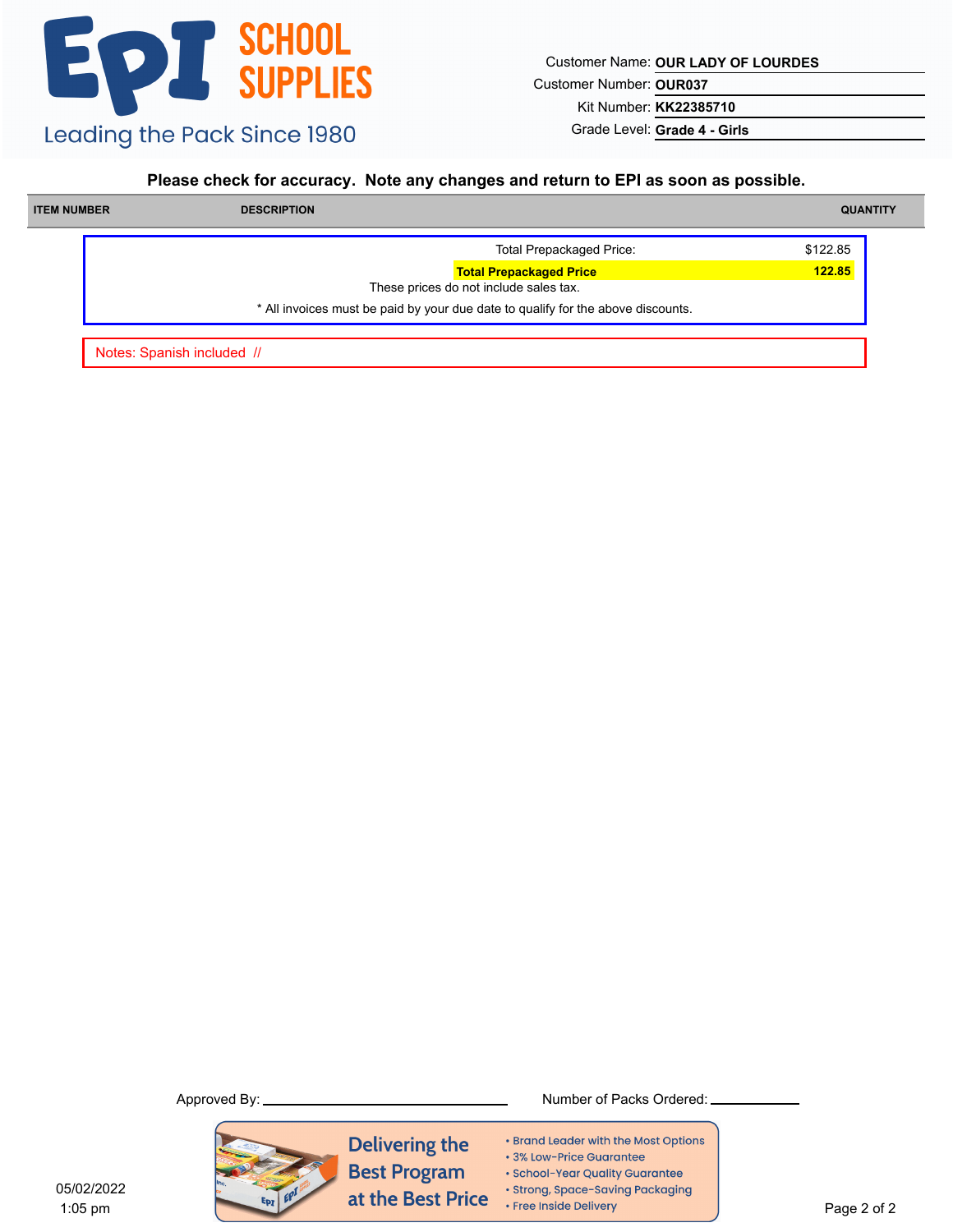Customer Name: **OUR LADY OF LOURDES**

Customer Number: **OUR037**

Kit Number: **KK22351131**

Grade Level: **Grade 5 - Boys**

#### **Please check for accuracy. Note any changes and return to EPI as soon as possible.**

| <b>ITEM NUMBER</b> | <b>DESCRIPTION</b>                               | <b>QUANTITY</b> |
|--------------------|--------------------------------------------------|-----------------|
| BO516              | ELMER'S WASHABLE 22G WHITE GLUE STICK 770Z       | 3               |
| AA280              | 1/16" WOOD RULER STANDARD & METRIC               | $\overline{1}$  |
| FS9425             | FISKARS 5" POINTED TIP SCISSORS (AGES 4+)        | $\mathbf{1}$    |
| EP2525             | PINK BEVEL ERASER (LATEX FREE)                   | 2               |
| 13882              | NO2 DIXON TICONDEROGA PENCIL LATEX FREE          | 12              |
| <b>BS7809</b>      | CRAYOLA WASH THIN TIP CLASSIC MARKERS 8CT        | $\mathbf{1}$    |
| <b>BS24</b>        | CRAYOLA CRAYONS 24CT                             | $\mathbf{1}$    |
| <b>BOUNTY</b>      | BOUNTY/SCOTT PAPER TOWELS ROLL (BULK)            | 2               |
| ST1652             | CLR STORAGE BOX W/LID 6QT 13.5X8.25X4.75 (BULK)  | $\mathbf{1}$    |
| 27153              | WIDE RULE 8X10.5 FILLER PAPER 200CT              | $\mathbf{1}$    |
| SN27025            | SHARPIE ACCENT PEN STYLE HIGHLIGHTER YELLOW      | $\overline{1}$  |
| <b>KX85</b>        | KLEENEX TISSUE 84CT FLAT                         | 3               |
| 26183B             | 3SUB POLY WIDE RL SPIRAL PKT DIVIDER BLUE 150CT  | $\overline{1}$  |
| 26183G             | 3SUB POLY WIDE RL SPIRAL PKT DIVIDER GREEN 150CT | $\mathbf{1}$    |
| 26183K             | 3SUB POLY WIDE RL SPIRAL PKT DIVIDER BLACK 150CT | $\mathbf{1}$    |
| 26183R             | 3SUB POLY WIDE RL SPIRAL PKT DIVIDER RED 150CT   | $\mathbf{1}$    |
| 26183W             | 3SUB POLY WIDE RL SPIRAL PKT DIVIDER WHITE 150CT | 2               |
| SN30001            | SHARPIE BLACK FINE TIP MARKER 1EA                | 3               |
| UC532352           | WIDE RULED BLACK MARBLE COMP BOOK 100CT          | $\mathbf{1}$    |
| <b>BS4012</b>      | CRAYOLA 7" COLORED PRESHARPENED PENCILS 12CT     | $\mathbf{1}$    |
| <b>DISHPAN</b>     | DISHPAN 12 QUART 15X12.75X6.5 (BULK)             | $\overline{1}$  |
| <b>ANTIWIPESL</b>  | DISINFECTING WIPES 75CT - NOT FOR SKIN (BULK)    | $\overline{2}$  |
| GW2113             | MANILA 1/3 CUT LETTER SIZE FILE FOLDERS          | $\overline{1}$  |
| BIGSM1R            | BIC RED MED STICK PEN                            | 4               |
| RF75W              | 11X7.25 ASST VINYL PENCIL BAG NO HOLES           | $\mathbf{1}$    |
| 102BOX             | ZIPLOC/GLAD QUART STORAGE ZIP BAGS 24CT BOX      | $\mathbf 1$     |
| WSB                | WATERLESS HAND SANITIZER 80Z WITH PUMP           | 3               |
| WMC4               | LOW ODOR ASST CHISEL TIP DRY ERASE MARKER 4CT    | $\mathbf{1}$    |
| MJ25180Y           | YELLOW POLY POCKET WITH BRAD FOLDERS             | -1              |
| KX36015            | <b>HUGGIES UNSCENTED BABY WIPES 64CT</b>         | 4               |
| ME35144            | 5STAR 13PKT EXPAND FILE ASST ELASTIC CLOSURE     | $\mathbf{1}$    |
| BS4616             | CRAYOLA OIL PASTELS 16CT                         | -1              |
| SN37001            | SHARPIE BLACK ULTRA FINE TIP MARKER              | $\overline{2}$  |
| 9WHIT              | 9X12 BRIGHT WHITE CONSTRUCTION PAPER 50CT        | 1               |
|                    |                                                  |                 |



- Brand Leader with the Most Options
- 3% Low-Price Guarantee
- · School-Year Quality Guarantee · Strong, Space-Saving Packaging
- Free Inside Delivery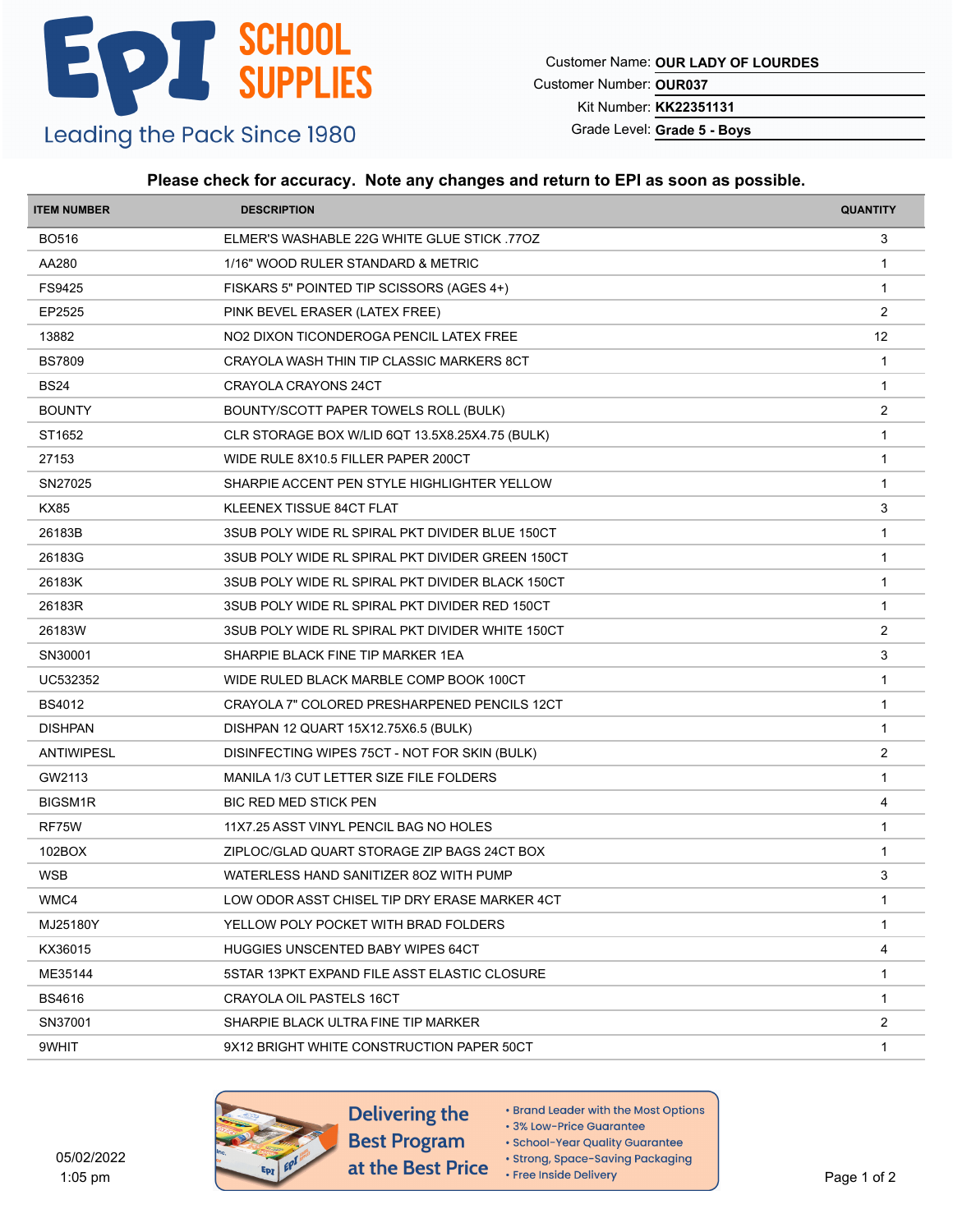Customer Name: **OUR LADY OF LOURDES**

Customer Number: **OUR037**

Kit Number: **KK22351131**

Grade Level: **Grade 5 - Boys**

### **Please check for accuracy. Note any changes and return to EPI as soon as possible.**

| <b>ITEM NUMBER</b> | <b>DESCRIPTION</b>                                                               | <b>QUANTITY</b> |
|--------------------|----------------------------------------------------------------------------------|-----------------|
| <b>BS7808</b>      | CRAYOLA ULTRA CLEAN WASH THICK MARKERS 8CT                                       |                 |
|                    | <b>Total Prepackaged Price:</b>                                                  | \$150.24        |
|                    | <b>Total Prepackaged Price</b>                                                   | 150.24          |
|                    | These prices do not include sales tax.                                           |                 |
|                    | * All invoices must be paid by your due date to qualify for the above discounts. |                 |



- Brand Leader with the Most Options
- · 3% Low-Price Guarantee
- · School-Year Quality Guarantee
- · Strong, Space-Saving Packaging
- Free Inside Delivery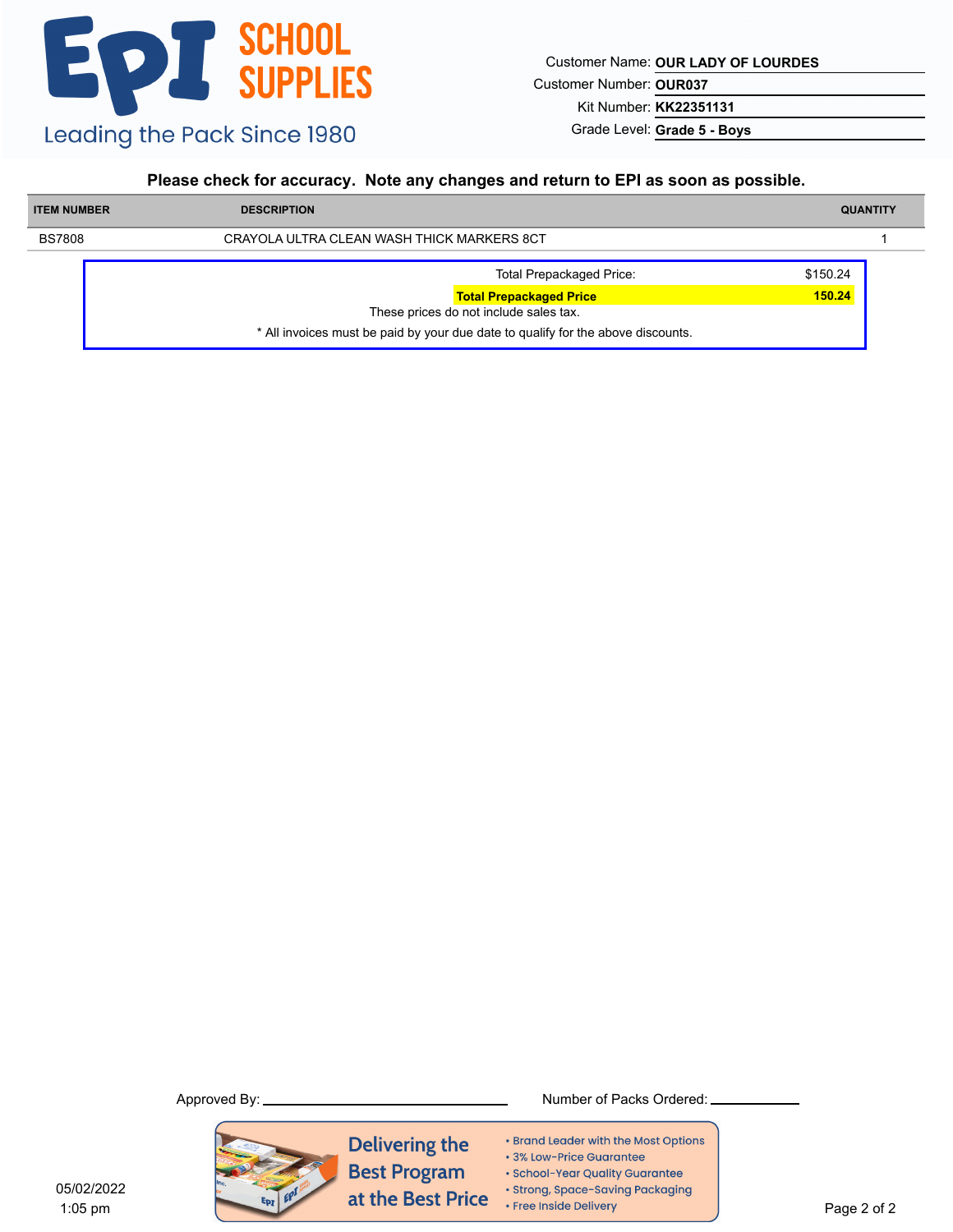Customer Name: **OUR LADY OF LOURDES**

Customer Number: **OUR037**

Kit Number: **KK22385720**

Grade Level: **Grade 5 - Girls**

### **Please check for accuracy. Note any changes and return to EPI as soon as possible.**

| <b>ITEM NUMBER</b> | <b>DESCRIPTION</b>                               | <b>QUANTITY</b> |
|--------------------|--------------------------------------------------|-----------------|
| <b>BO516</b>       | ELMER'S WASHABLE 22G WHITE GLUE STICK 770Z       | 3               |
| AA280              | 1/16" WOOD RULER STANDARD & METRIC               | -1              |
| FS9425             | FISKARS 5" POINTED TIP SCISSORS (AGES 4+)        | $\mathbf{1}$    |
| EP2525             | PINK BEVEL ERASER (LATEX FREE)                   | 2               |
| 13882              | NO2 DIXON TICONDEROGA PENCIL LATEX FREE          | 12              |
| <b>BS7809</b>      | CRAYOLA WASH THIN TIP CLASSIC MARKERS 8CT        | $\mathbf{1}$    |
| <b>BS24</b>        | CRAYOLA CRAYONS 24CT                             | $\mathbf{1}$    |
| <b>BOUNTY</b>      | BOUNTY/SCOTT PAPER TOWELS ROLL (BULK)            | 2               |
| ST1652             | CLR STORAGE BOX W/LID 6QT 13.5X8.25X4.75 (BULK)  | $\mathbf{1}$    |
| 27153              | WIDE RULE 8X10.5 FILLER PAPER 200CT              | $\mathbf{1}$    |
| SN27025            | SHARPIE ACCENT PEN STYLE HIGHLIGHTER YELLOW      | $\mathbf{1}$    |
| <b>KX85</b>        | KLEENEX TISSUE 84CT FLAT                         | 3               |
| 26183B             | 3SUB POLY WIDE RL SPIRAL PKT DIVIDER BLUE 150CT  | $\overline{1}$  |
| 26183G             | 3SUB POLY WIDE RL SPIRAL PKT DIVIDER GREEN 150CT | $\mathbf{1}$    |
| 26183K             | 3SUB POLY WIDE RL SPIRAL PKT DIVIDER BLACK 150CT | $\mathbf{1}$    |
| 26183R             | 3SUB POLY WIDE RL SPIRAL PKT DIVIDER RED 150CT   | $\mathbf{1}$    |
| 26183W             | 3SUB POLY WIDE RL SPIRAL PKT DIVIDER WHITE 150CT | $\overline{2}$  |
| SN30001            | SHARPIE BLACK FINE TIP MARKER 1EA                | 3               |
| KX36015            | <b>HUGGIES UNSCENTED BABY WIPES 64CT</b>         | $\overline{2}$  |
| UC532352           | WIDE RULED BLACK MARBLE COMP BOOK 100CT          | $\mathbf{1}$    |
| ME35144            | 5STAR 13PKT EXPAND FILE ASST ELASTIC CLOSURE     | $\mathbf 1$     |
| <b>BS4012</b>      | CRAYOLA 7" COLORED PRESHARPENED PENCILS 12CT     | $\mathbf{1}$    |
| <b>DISHPAN</b>     | DISHPAN 12 QUART 15X12.75X6.5 (BULK)             | $\mathbf{1}$    |
| ANTIWIPESL         | DISINFECTING WIPES 75CT - NOT FOR SKIN (BULK)    | $\mathbf{1}$    |
| GW2113             | MANILA 1/3 CUT LETTER SIZE FILE FOLDERS          | $\overline{1}$  |
| <b>BIGSM1R</b>     | <b>BIC RED MED STICK PEN</b>                     | 4               |
| RF75W              | 11X7.25 ASST VINYL PENCIL BAG NO HOLES           | $\mathbf{1}$    |
| 103BOX             | ZIPLOC/GLAD GALLON STORAGE ZIP BAGS 19CT BOX     | $\mathbf{1}$    |
| <b>WSB</b>         | WATERLESS HAND SANITIZER 80Z WITH PUMP           | 3               |
| SN80074            | EXPO ASST DRY ERASE CHISEL TIP MARKERS 4CT       | $\mathbf{1}$    |
| MJ25180Y           | YELLOW POLY POCKET WITH BRAD FOLDERS             | $\mathbf{1}$    |
| <b>BS4616</b>      | CRAYOLA OIL PASTELS 16CT                         | 1               |
| SN37001            | SHARPIE BLACK ULTRA FINE TIP MARKER              | $\overline{c}$  |
| 9WHIT              | 9X12 BRIGHT WHITE CONSTRUCTION PAPER 50CT        | 1               |
|                    |                                                  |                 |



Delivering the

- Brand Leader with the Most Options
- 3% Low-Price Guarantee · School-Year Quality Guarantee
- · Strong, Space-Saving Packaging
- Free Inside Delivery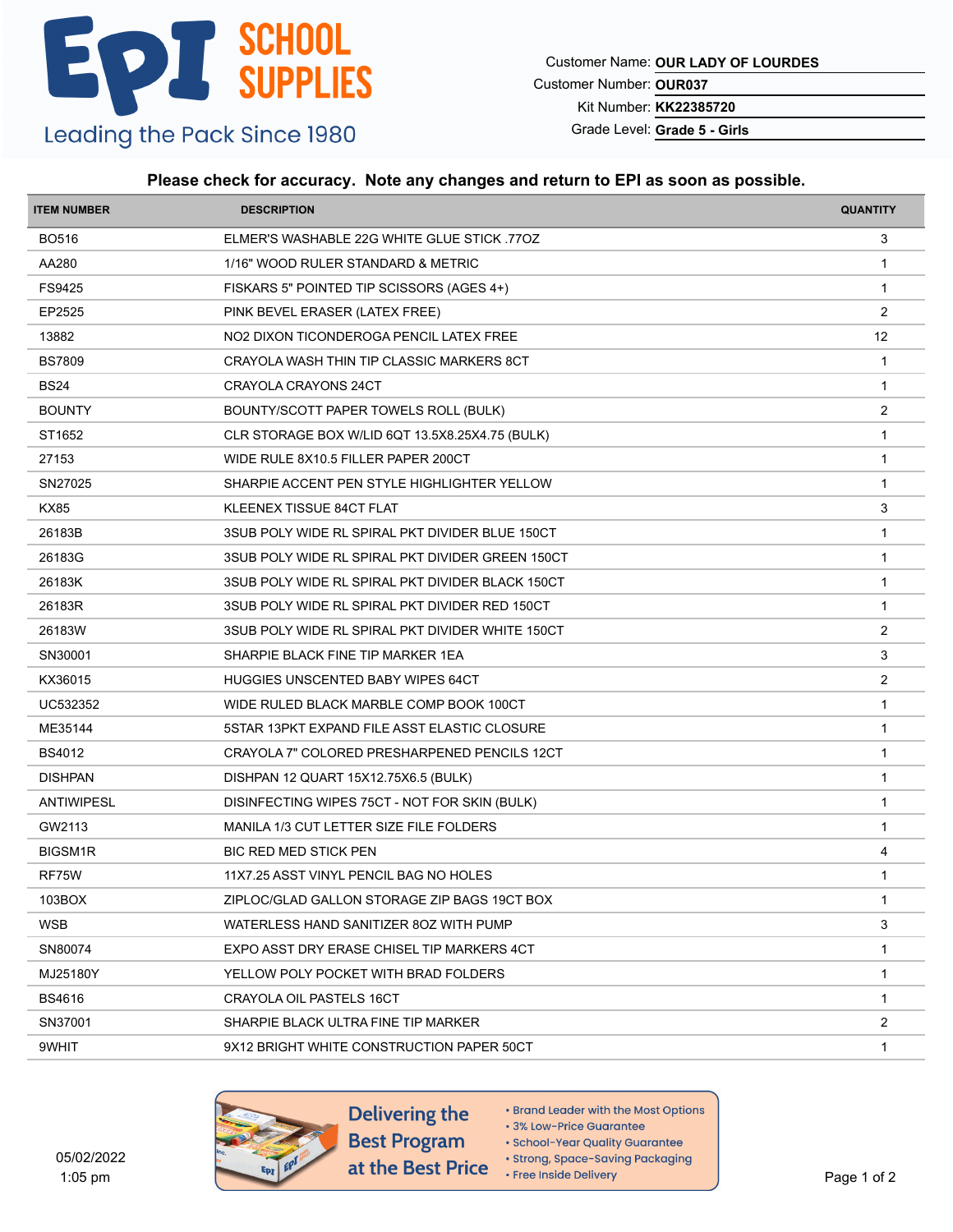Customer Name: **OUR LADY OF LOURDES**

Customer Number: **OUR037**

Kit Number: **KK22385720**

Grade Level: **Grade 5 - Girls**

#### **Please check for accuracy. Note any changes and return to EPI as soon as possible.**

| <b>ITEM NUMBER</b> | <b>DESCRIPTION</b>                                                               | <b>QUANTITY</b> |
|--------------------|----------------------------------------------------------------------------------|-----------------|
| <b>BS7808</b>      | CRAYOLA ULTRA CLEAN WASH THICK MARKERS 8CT                                       |                 |
|                    | <b>Total Prepackaged Price:</b>                                                  | \$138.65        |
|                    | <b>Total Prepackaged Price</b>                                                   | 138.65          |
|                    | These prices do not include sales tax.                                           |                 |
|                    | * All invoices must be paid by your due date to qualify for the above discounts. |                 |



Approved By: Number of Packs Ordered:

- Brand Leader with the Most Options
- · 3% Low-Price Guarantee
- · School-Year Quality Guarantee
- · Strong, Space-Saving Packaging
- Free Inside Delivery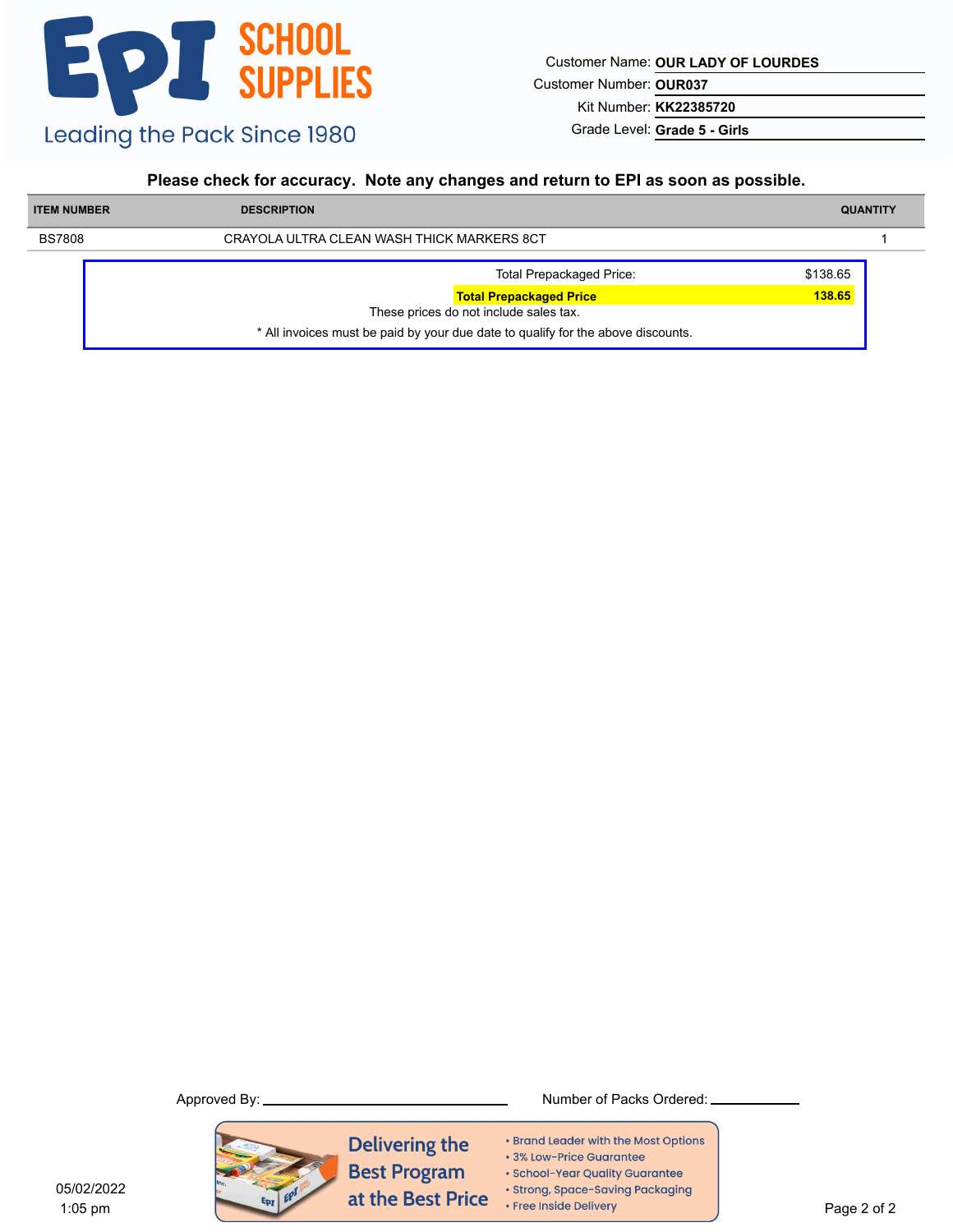Customer Name: **OUR LADY OF LOURDES**

Customer Number: **OUR037**

Kit Number: **KK22398475**

Grade Level: **Grade 6 - Boys**

### **Please check for accuracy. Note any changes and return to EPI as soon as possible.**

| <b>ITEM NUMBER</b> | <b>DESCRIPTION</b>                               | <b>QUANTITY</b> |
|--------------------|--------------------------------------------------|-----------------|
| EP617              | 7.25X10.25 CLEAR TOP PENCIL BAG W/GROMMETS       | $\mathbf{1}$    |
| <b>BIGSM1R</b>     | <b>BIC RED MED STICK PEN</b>                     | 12              |
| <b>BIGSM1K</b>     | <b>BIC BLACK MED STICK PEN</b>                   | 24              |
| 13882S             | NO2 DIXON TICONDEROGA PRESHARPENED PENCIL        | 36              |
| SN25025            | SHARPIE ACCENT FL YELLOW HIGHLIGHTER CHISEL TIP  | $\mathbf{1}$    |
| SN25026            | SHARPIE ACCENT GREEN HIGHLIGHTER                 | $\mathbf{1}$    |
| <b>BS7808</b>      | CRAYOLA ULTRA CLEAN WASH THICK MARKERS 8CT       | 2               |
| <b>BS4012</b>      | CRAYOLA 7" COLORED PRESHARPENED PENCILS 12CT     | -1              |
| 26143              | 3SUB WIDE RULED ASST SPIRAL NOTEBOOK 120CT       | $\mathbf{1}$    |
| UC532352           | WIDE RULED BLACK MARBLE COMP BOOK 100CT          | $\overline{7}$  |
| CXIR <sub>13</sub> | ASSORTED INSERT INDEX PAPER DIVIDERS 5TAB        | $\overline{2}$  |
| KMVP15             | 1.5" ASST HARDBACK VINYL BINDER                  | 2               |
| 26141              | 1SUB WIDE RULED SPIRAL ASST NOTEBOOK 70CT        | 5               |
| 20100              | ASSORTED POCKET ONLY FOLDER                      | 3               |
| SG8000             | <b>COLORATIONS WATERCOLORS 8CT</b>               | $\mathbf{1}$    |
| FS9425             | FISKARS 5" POINTED TIP SCISSORS (AGES 4+)        | $\mathbf 1$     |
| SN30074            | SHARPIE ASST FINE TIP MARKERS 4CT                | $\mathbf{1}$    |
| <b>BOUNTY</b>      | BOUNTY/SCOTT PAPER TOWELS ROLL (BULK)            | 2               |
| ANTIWIPESL         | DISINFECTING WIPES 75CT - NOT FOR SKIN (BULK)    | 2               |
| SN30001            | SHARPIE BLACK FINE TIP MARKER 1EA                | 3               |
| 24070              | 9X12 ASST CONSTRUCTION PAPER 50CT                | $\overline{1}$  |
| <b>WMCK</b>        | LOW ODOR BLACK CHISEL TIP DRY ERASE MARKER       | $\mathbf{1}$    |
| WMC4               | LOW ODOR ASST CHISEL TIP DRY ERASE MARKER 4CT    | $\mathbf{1}$    |
| CO0920             | 3X5 RULED WHITE INDEX CARDS 100CT                | $\mathbf 1$     |
| MJ25180            | ASSORTED POLY POCKET WITH BRAD FOLDERS           | $\mathbf{1}$    |
| 26182              | 1SUB POLY WIDE RULE PERF SPIRAL W/2POCKTES 100CT | $\mathbf{1}$    |
| KX36015            | <b>HUGGIES UNSCENTED BABY WIPES 64CT</b>         | 4               |
| ME35144            | 5STAR 13PKT EXPAND FILE ASST ELASTIC CLOSURE     | $\mathbf{1}$    |
| <b>BS4616</b>      | <b>CRAYOLA OIL PASTELS 16CT</b>                  | -1              |
| DXOVL16            | PRANG WATERCOLORS SET W/ BRUSH 16CT              | $\mathbf{1}$    |
| SN37001            | SHARPIE BLACK ULTRA FINE TIP MARKER              | $\overline{2}$  |
| 9WHIT              | 9X12 BRIGHT WHITE CONSTRUCTION PAPER 50CT        | -1              |
| <b>BO516</b>       | ELMER'S WASHABLE 22G WHITE GLUE STICK 770Z       | $\mathbf{1}$    |
|                    |                                                  |                 |



- Brand Leader with the Most Options
- 3% Low-Price Guarantee
- · School-Year Quality Guarantee
- · Strong, Space-Saving Packaging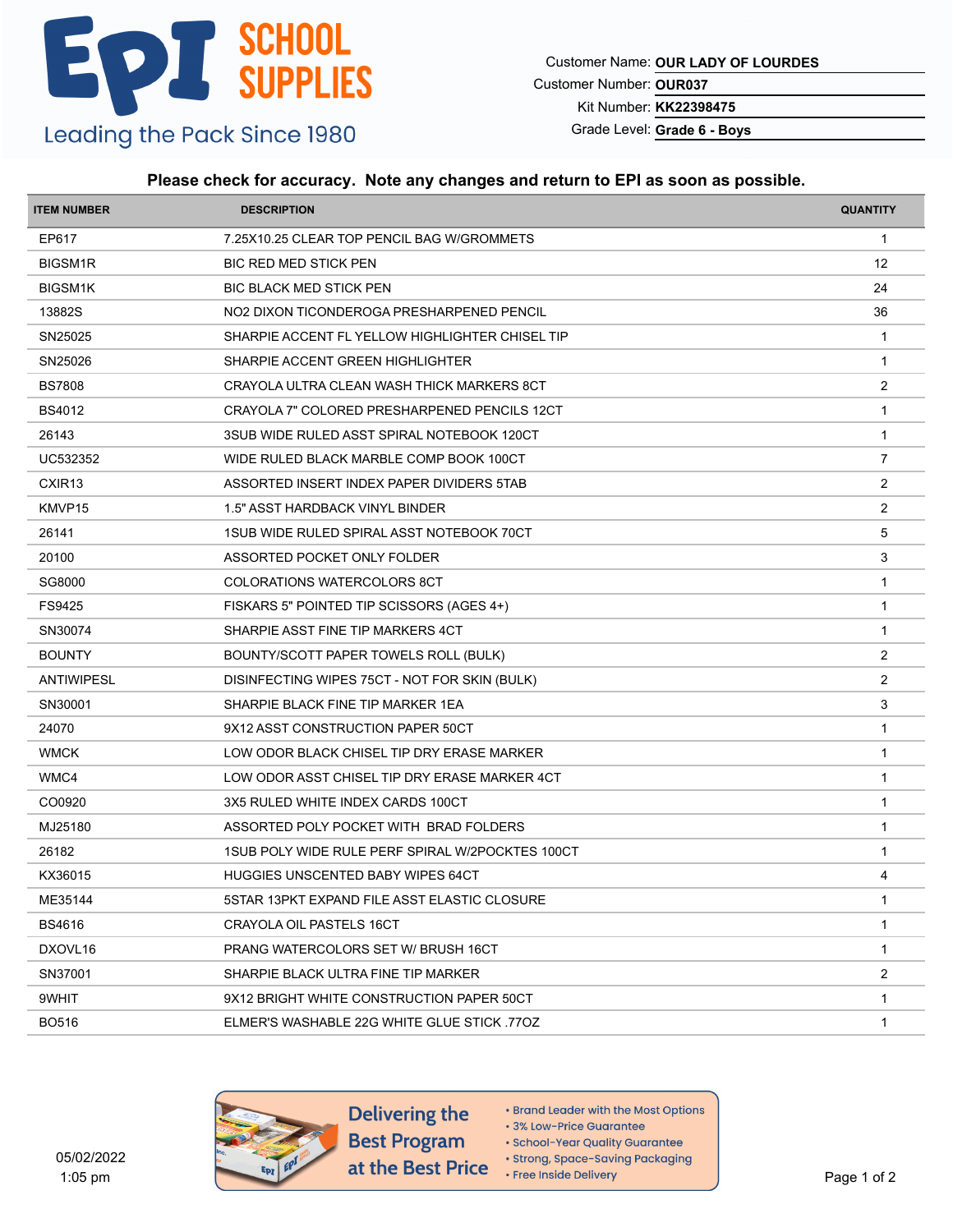Customer Name: **OUR LADY OF LOURDES**

Customer Number: **OUR037**

Kit Number: **KK22398475**

Grade Level: **Grade 6 - Boys**

#### **Please check for accuracy. Note any changes and return to EPI as soon as possible.**

| <b>ITEM NUMBER</b> | <b>DESCRIPTION</b> |                                                                                  | <b>QUANTITY</b> |
|--------------------|--------------------|----------------------------------------------------------------------------------|-----------------|
|                    |                    | <b>Total Prepackaged Price:</b>                                                  | \$139.09        |
|                    |                    | <b>Total Prepackaged Price</b><br>These prices do not include sales tax.         | 139.09          |
|                    |                    | * All invoices must be paid by your due date to qualify for the above discounts. |                 |

Notes: Spanish, Computer and PE supplies included//



**Delivering the Best Program** at the Best Price

Approved By: Number of Packs Ordered:

- Brand Leader with the Most Options
- 3% Low-Price Guarantee
- · School-Year Quality Guarantee
- · Strong, Space-Saving Packaging
- Free Inside Delivery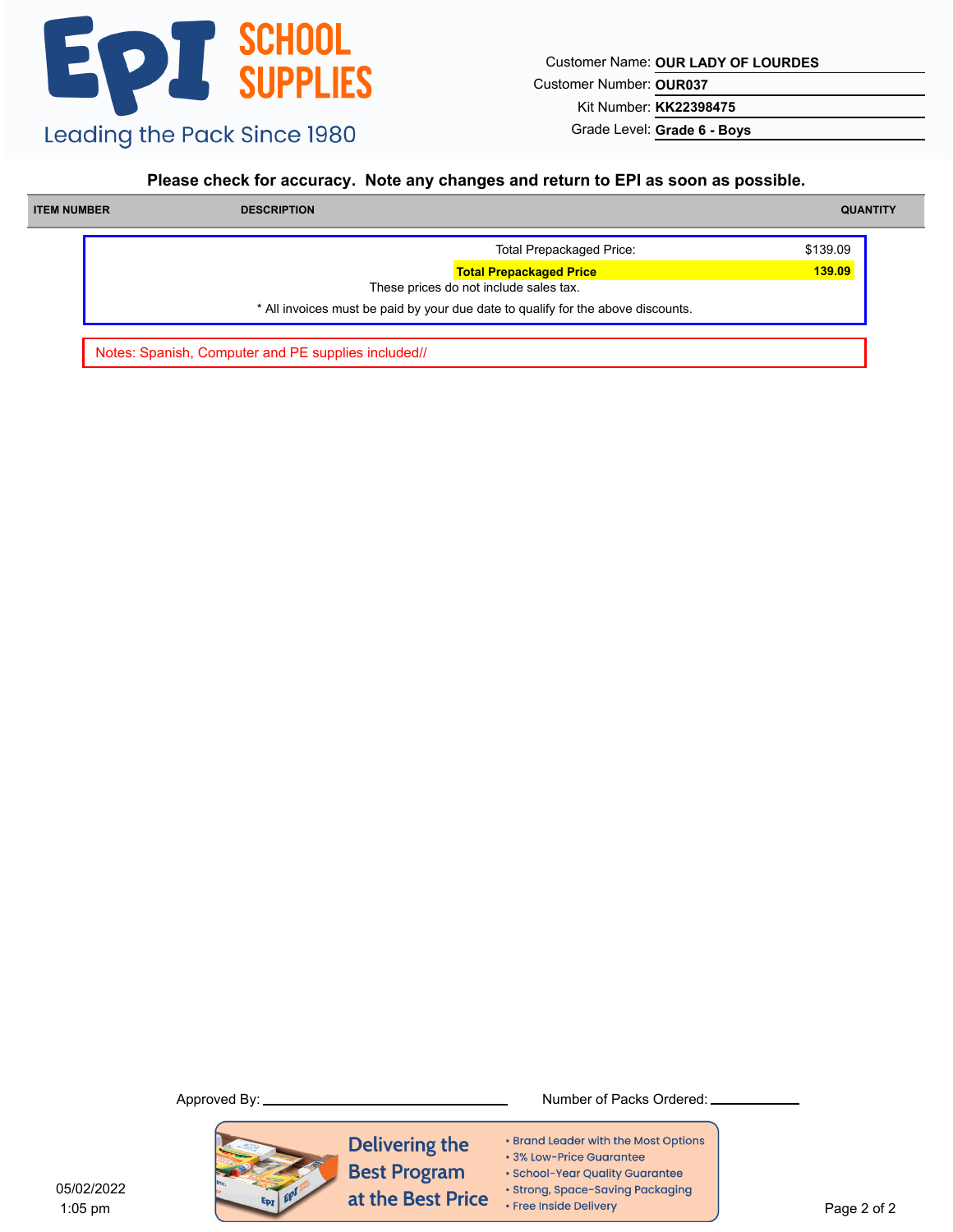Customer Name: **OUR LADY OF LOURDES**

Customer Number: **OUR037**

Kit Number: **KK22398474**

Grade Level: **Grade 6 - Girls**

#### **Please check for accuracy. Note any changes and return to EPI as soon as possible.**

| <b>ITEM NUMBER</b> | <b>DESCRIPTION</b>                               | <b>QUANTITY</b> |
|--------------------|--------------------------------------------------|-----------------|
| EP617              | 7.25X10.25 CLEAR TOP PENCIL BAG W/GROMMETS       | $\mathbf{1}$    |
| <b>BIGSM1R</b>     | <b>BIC RED MED STICK PEN</b>                     | 12              |
| <b>BIGSM1K</b>     | <b>BIC BLACK MED STICK PEN</b>                   | 24              |
| 13882S             | NO2 DIXON TICONDEROGA PRESHARPENED PENCIL        | 36              |
| SN25025            | SHARPIE ACCENT FL YELLOW HIGHLIGHTER CHISEL TIP  | $\mathbf{1}$    |
| SN25026            | SHARPIE ACCENT GREEN HIGHLIGHTER                 | $\mathbf{1}$    |
| <b>BS7808</b>      | CRAYOLA ULTRA CLEAN WASH THICK MARKERS 8CT       | 2               |
| <b>BS4012</b>      | CRAYOLA 7" COLORED PRESHARPENED PENCILS 12CT     | -1              |
| 26143              | 3SUB WIDE RULED ASST SPIRAL NOTEBOOK 120CT       | $\mathbf{1}$    |
| UC532352           | WIDE RULED BLACK MARBLE COMP BOOK 100CT          | $\overline{7}$  |
| CXIR <sub>13</sub> | ASSORTED INSERT INDEX PAPER DIVIDERS 5TAB        | 2               |
| KMVP15             | 1.5" ASST HARDBACK VINYL BINDER                  | 2               |
| 26141              | 1SUB WIDE RULED SPIRAL ASST NOTEBOOK 70CT        | 5               |
| 20100              | ASSORTED POCKET ONLY FOLDER                      | 3               |
| SG8000             | COLORATIONS WATERCOLORS 8CT                      | $\mathbf{1}$    |
| FS9425             | FISKARS 5" POINTED TIP SCISSORS (AGES 4+)        | $\mathbf{1}$    |
| SN30074            | SHARPIE ASST FINE TIP MARKERS 4CT                | $\mathbf{1}$    |
| <b>BOUNTY</b>      | BOUNTY/SCOTT PAPER TOWELS ROLL (BULK)            | 2               |
| ANTIWIPESL         | DISINFECTING WIPES 75CT - NOT FOR SKIN (BULK)    | $\overline{2}$  |
| 24070              | 9X12 ASST CONSTRUCTION PAPER 50CT                | $\mathbf{1}$    |
| <b>WMCK</b>        | LOW ODOR BLACK CHISEL TIP DRY ERASE MARKER       | $\overline{1}$  |
| WMC4               | LOW ODOR ASST CHISEL TIP DRY ERASE MARKER 4CT    | $\mathbf{1}$    |
| CO0920             | 3X5 RULED WHITE INDEX CARDS 100CT                | $\mathbf{1}$    |
| MJ25180            | ASSORTED POLY POCKET WITH BRAD FOLDERS           | $\mathbf{1}$    |
| 26182              | 1SUB POLY WIDE RULE PERF SPIRAL W/2POCKTES 100CT | $\mathbf{1}$    |
| KX36015            | <b>HUGGIES UNSCENTED BABY WIPES 64CT</b>         | 4               |
| ME35144            | 5STAR 13PKT EXPAND FILE ASST ELASTIC CLOSURE     | $\mathbf 1$     |
| <b>BS4616</b>      | CRAYOLA OIL PASTELS 16CT                         | $\mathbf{1}$    |
| DXOVL16            | PRANG WATERCOLORS SET W/ BRUSH 16CT              | -1              |
| SN30001            | SHARPIE BLACK FINE TIP MARKER 1EA                | $\overline{2}$  |
| SN37001            | SHARPIE BLACK ULTRA FINE TIP MARKER              | $\overline{2}$  |
| 9WHIT              | 9X12 BRIGHT WHITE CONSTRUCTION PAPER 50CT        | $\mathbf 1$     |
| <b>BO516</b>       | ELMER'S WASHABLE 22G WHITE GLUE STICK 770Z       | $\mathbf{1}$    |
|                    |                                                  |                 |



Delivering the **Best Program** at the Best Price

• Brand Leader with the Most Options

• 3% Low-Price Guarantee

· School-Year Quality Guarantee

· Strong, Space-Saving Packaging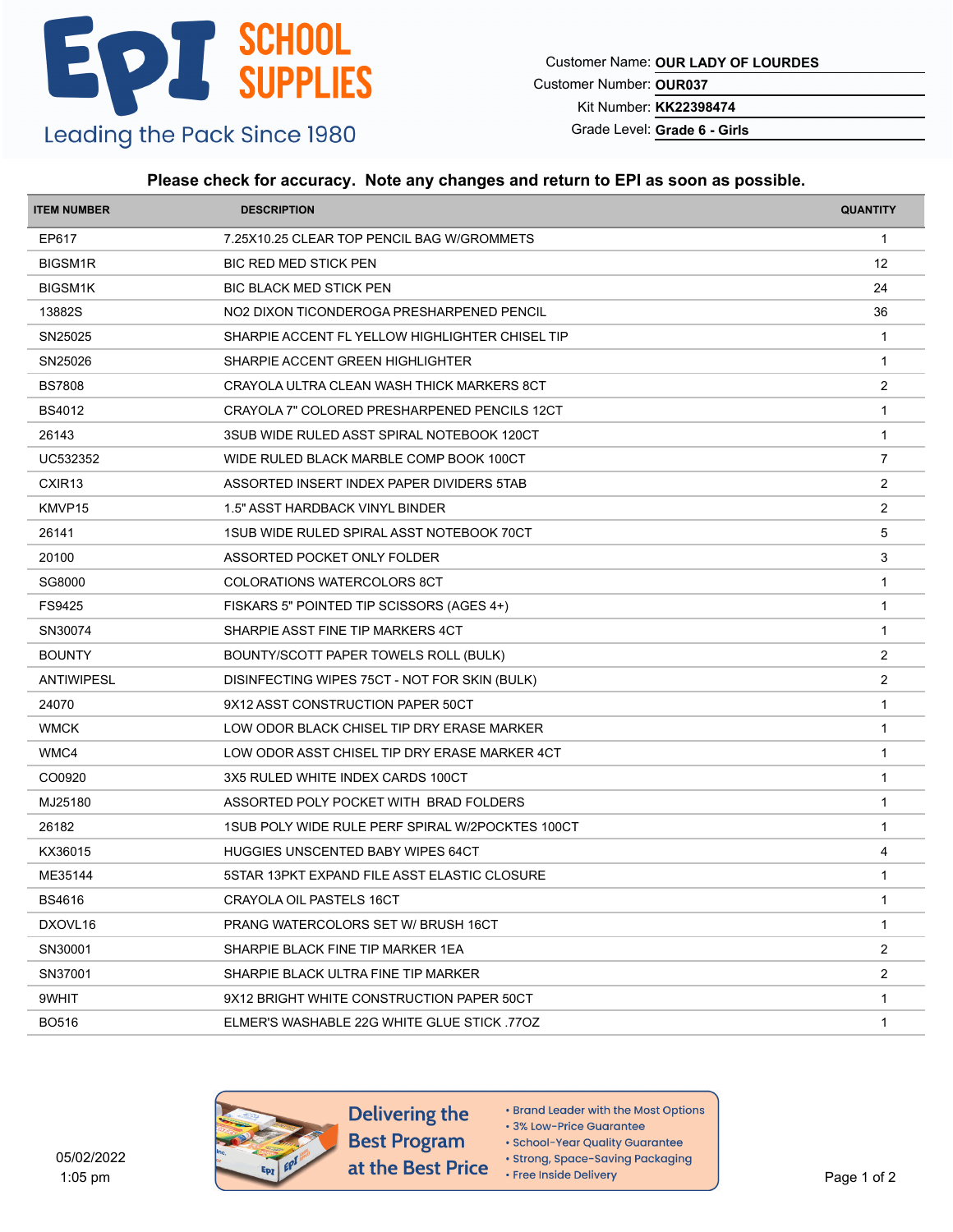Customer Name: **OUR LADY OF LOURDES**

Customer Number: **OUR037**

Kit Number: **KK22398474**

Grade Level: **Grade 6 - Girls**

#### **Please check for accuracy. Note any changes and return to EPI as soon as possible.**

| <b>ITEM NUMBER</b> | <b>DESCRIPTION</b>                                                               | <b>QUANTITY</b> |
|--------------------|----------------------------------------------------------------------------------|-----------------|
|                    | <b>Total Prepackaged Price:</b>                                                  | \$138.18        |
|                    | <b>Total Prepackaged Price</b><br>These prices do not include sales tax.         | 138.18          |
|                    | * All invoices must be paid by your due date to qualify for the above discounts. |                 |

Notes: Spanish, Computer and PE supplies included//



Approved By: Number of Packs Ordered:

- Brand Leader with the Most Options
- 3% Low-Price Guarantee
- · School-Year Quality Guarantee
- · Strong, Space-Saving Packaging
- Free Inside Delivery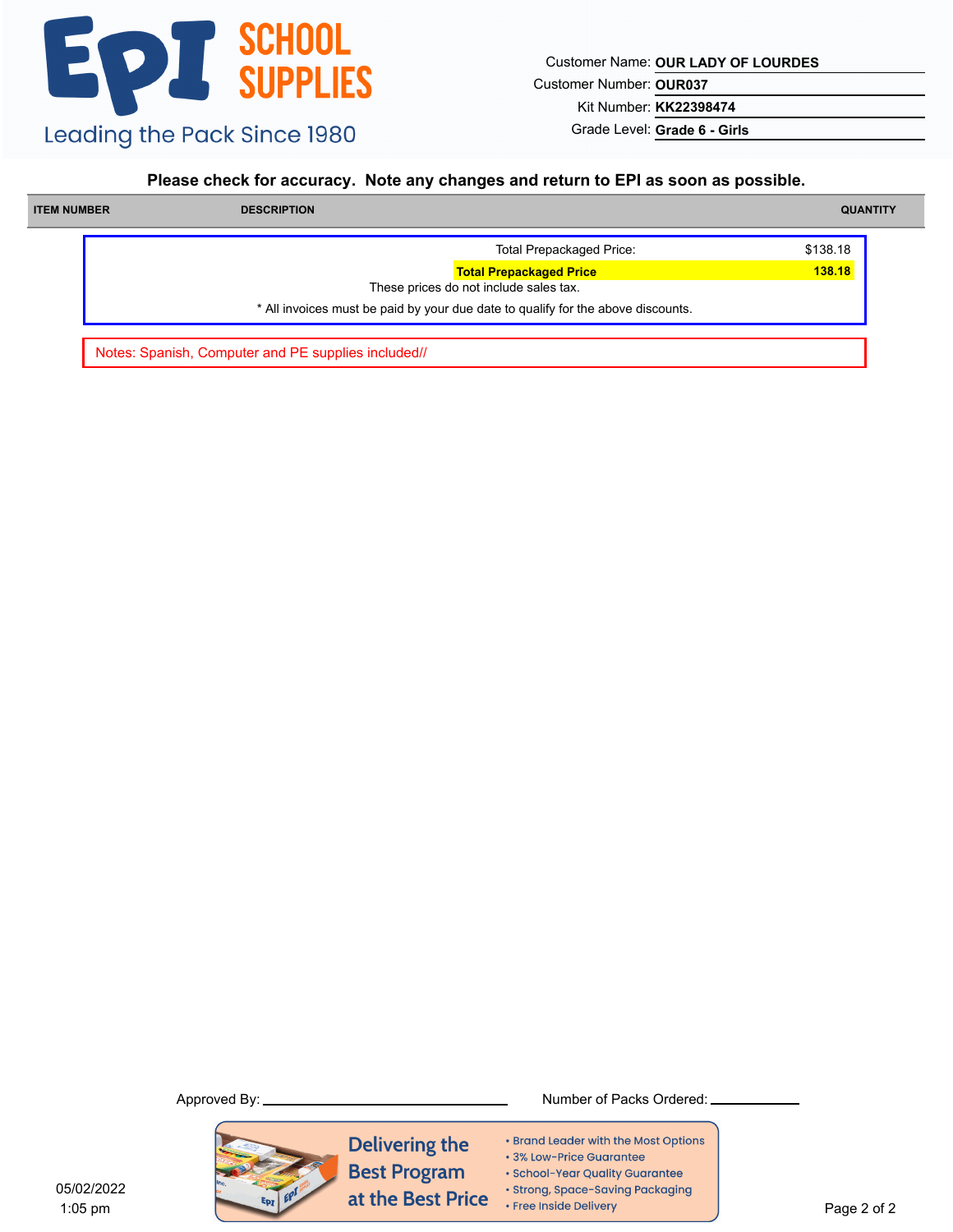Customer Name: **OUR LADY OF LOURDES**

Customer Number: **OUR037**

Kit Number: **KK22398472**

Grade Level: **Grade 7 - Boys**

#### **Please check for accuracy. Note any changes and return to EPI as soon as possible.**

| <b>ITEM NUMBER</b><br><b>DESCRIPTION</b>                           | <b>QUANTITY</b> |
|--------------------------------------------------------------------|-----------------|
| EP617<br>7.25X10.25 CLEAR TOP PENCIL BAG W/GROMMETS                | $\mathbf{1}$    |
| <b>BIGSM1R</b><br><b>BIC RED MED STICK PEN</b>                     | 12              |
| <b>BIGSM1K</b><br><b>BIC BLACK MED STICK PEN</b>                   | 24              |
| 13882S<br>NO2 DIXON TICONDEROGA PRESHARPENED PENCIL                | 36              |
| SN25025<br>SHARPIE ACCENT FL YELLOW HIGHLIGHTER CHISEL TIP         | $\overline{1}$  |
| SN25026<br>SHARPIE ACCENT GREEN HIGHLIGHTER                        | $\mathbf{1}$    |
| <b>BS7808</b><br>CRAYOLA ULTRA CLEAN WASH THICK MARKERS 8CT        | $\overline{1}$  |
| <b>BS4012</b><br>CRAYOLA 7" COLORED PRESHARPENED PENCILS 12CT      | -1              |
| 26143<br>3SUB WIDE RULED ASST SPIRAL NOTEBOOK 120CT                | $\mathbf{1}$    |
| UC532352<br>WIDE RULED BLACK MARBLE COMP BOOK 100CT                | $\overline{7}$  |
| CXIR <sub>13</sub><br>ASSORTED INSERT INDEX PAPER DIVIDERS 5TAB    | 1               |
| KMVP15<br>1.5" ASST HARDBACK VINYL BINDER                          | $\mathbf 1$     |
| 1SUB WIDE RULED SPIRAL ASST NOTEBOOK 70CT<br>26141                 | 5               |
| 20100<br>ASSORTED POCKET ONLY FOLDER                               | 3               |
| SG8000<br>COLORATIONS WATERCOLORS 8CT                              | $\overline{1}$  |
| SN30074<br>SHARPIE ASST FINE TIP MARKERS 4CT                       | $\mathbf 1$     |
| <b>ANTIWIPESL</b><br>DISINFECTING WIPES 75CT - NOT FOR SKIN (BULK) | $\overline{2}$  |
| 24070<br>9X12 ASST CONSTRUCTION PAPER 50CT                         | $\overline{1}$  |
| <b>BO308N</b><br>ELMER'S SCHOOL GLUE 7 5/80Z                       | $\overline{1}$  |
| <b>WMCK</b><br>LOW ODOR BLACK CHISEL TIP DRY ERASE MARKER          | $\mathbf 1$     |
| WMC4<br>LOW ODOR ASST CHISEL TIP DRY ERASE MARKER 4CT              | $\overline{1}$  |
| CO0920<br>3X5 RULED WHITE INDEX CARDS 100CT                        | $\mathbf{1}$    |
| 27153<br>WIDE RULE 8X10.5 FILLER PAPER 200CT                       | 1               |
| MJ25180<br>ASSORTED POLY POCKET WITH BRAD FOLDERS                  | -1              |
| 26182<br>1SUB POLY WIDE RULE PERF SPIRAL W/2POCKTES 100CT          | $\mathbf{1}$    |
| KX36015<br><b>HUGGIES UNSCENTED BABY WIPES 64CT</b>                | 4               |
| ME35144<br>5STAR 13PKT EXPAND FILE ASST ELASTIC CLOSURE            | 1               |
| <b>BS4616</b><br>CRAYOLA OIL PASTELS 16CT                          | $\mathbf{1}$    |
| DXOVL16<br><b>PRANG WATERCOLORS SET W/ BRUSH 16CT</b>              | 1               |
| SN30001<br>SHARPIE BLACK FINE TIP MARKER 1EA                       | $\overline{2}$  |
| SN37001<br>SHARPIE BLACK ULTRA FINE TIP MARKER                     | $\overline{2}$  |
| <b>BS7722</b><br>CRAYOLA CLASSIC THICK MARKERS 10CT                | $\mathbf 1$     |
| 9WHIT<br>9X12 BRIGHT WHITE CONSTRUCTION PAPER 50CT                 | $\mathbf{1}$    |
| <b>BO516</b><br>ELMER'S WASHABLE 22G WHITE GLUE STICK .77OZ        | $\mathbf{1}$    |



- Brand Leader with the Most Options
- 3% Low-Price Guarantee
- · School-Year Quality Guarantee
- · Strong, Space-Saving Packaging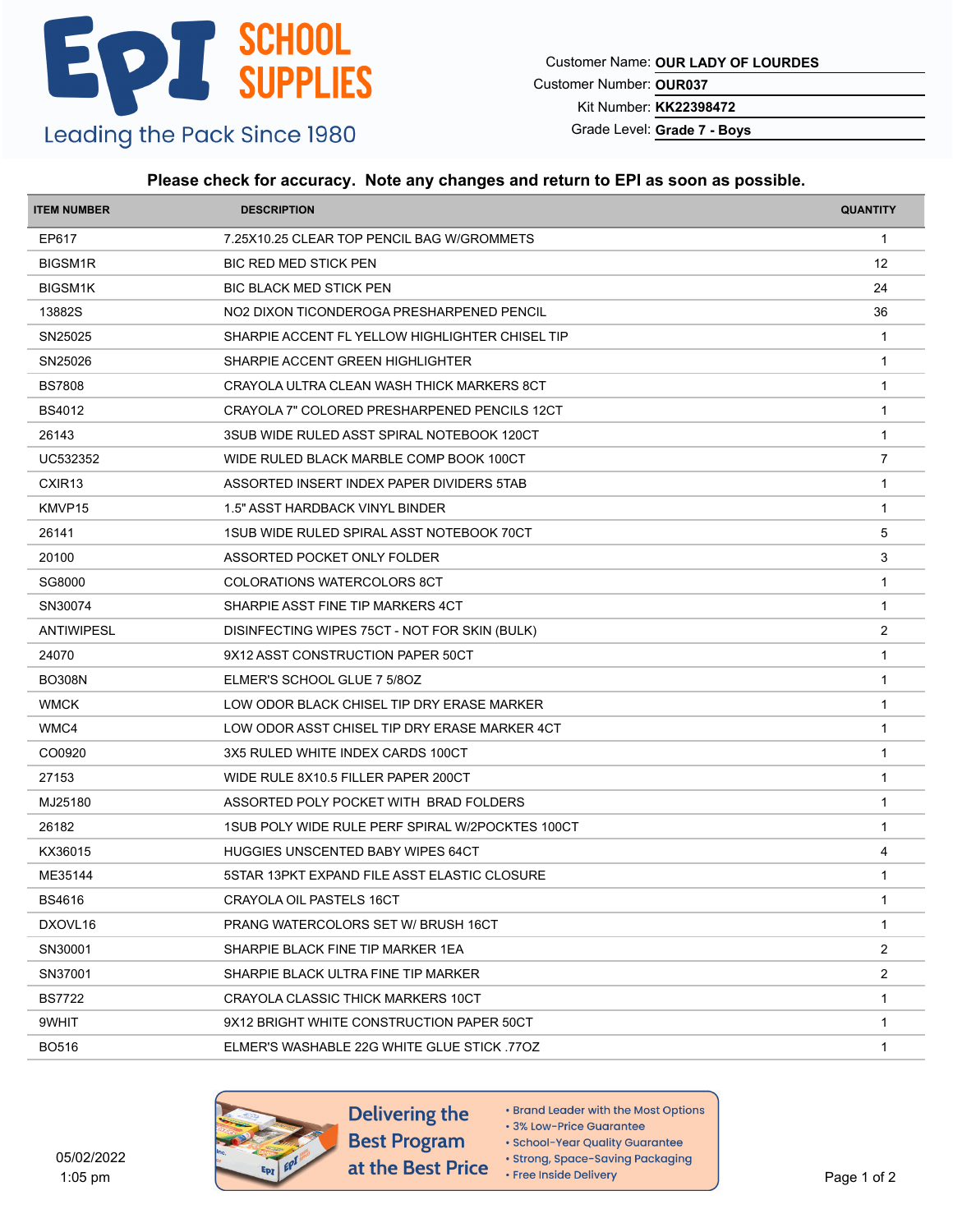Customer Name: **OUR LADY OF LOURDES**

Customer Number: **OUR037**

Kit Number: **KK22398472**

Grade Level: **Grade 7 - Boys**

### **Please check for accuracy. Note any changes and return to EPI as soon as possible.**

| <b>DESCRIPTION</b>                                                               | <b>QUANTITY</b> |
|----------------------------------------------------------------------------------|-----------------|
| BOUNTY/SCOTT PAPER TOWELS ROLL (BULK)                                            |                 |
| <b>Total Prepackaged Price:</b>                                                  | \$134.40        |
| <b>Total Prepackaged Price</b>                                                   | 134.40          |
| These prices do not include sales tax.                                           |                 |
| * All invoices must be paid by your due date to qualify for the above discounts. |                 |
|                                                                                  |                 |

Notes: Spanish, Computer and PE supplies included//



Delivering the **Best Program** at the Best Price

- Brand Leader with the Most Options
- 3% Low-Price Guarantee
- · School-Year Quality Guarantee
- · Strong, Space-Saving Packaging
- Free Inside Delivery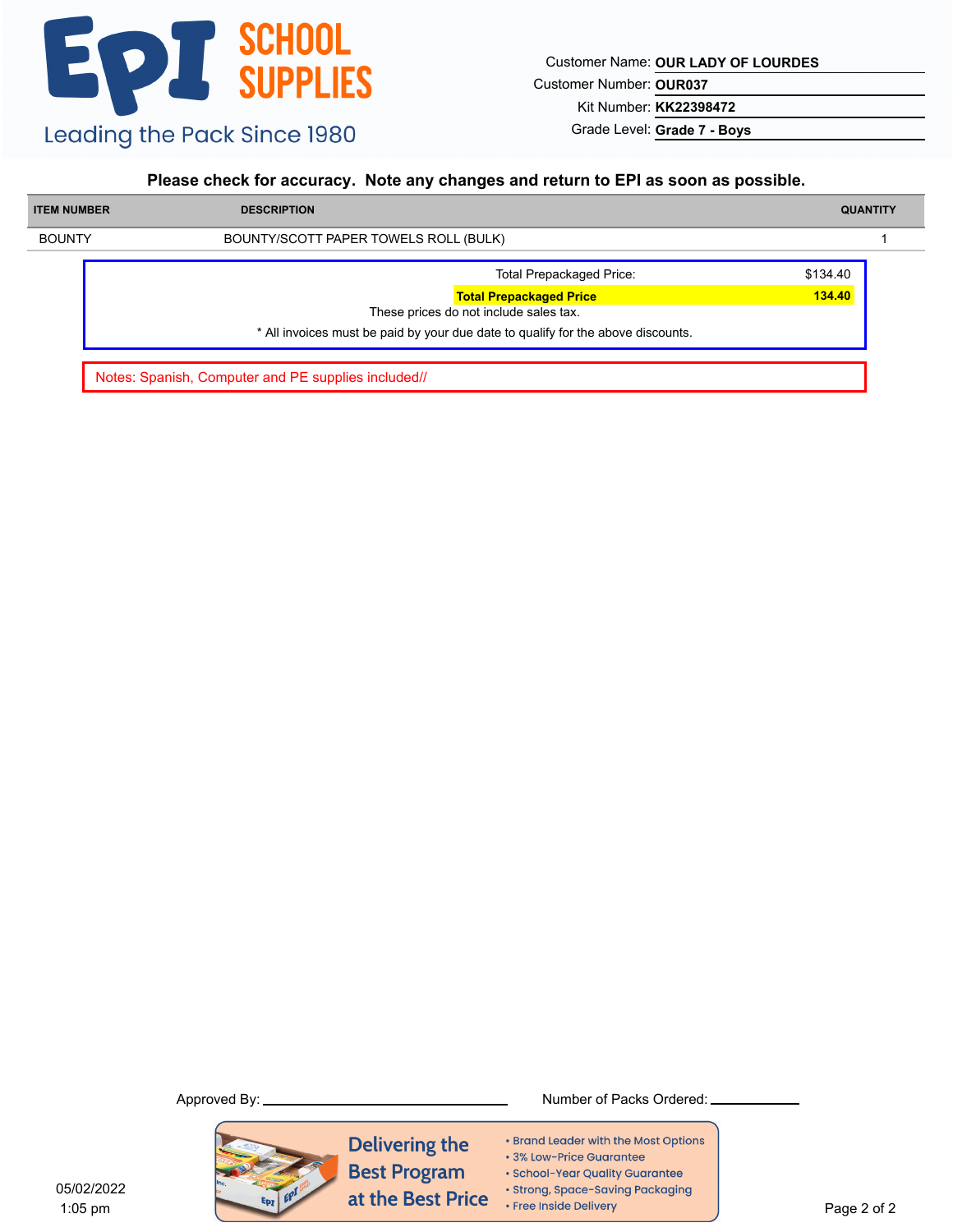Customer Name: **OUR LADY OF LOURDES**

Customer Number: **OUR037**

Kit Number: **KK22316316**

Grade Level: **Grade 7 - Girls**

#### **Please check for accuracy. Note any changes and return to EPI as soon as possible.**

| <b>ITEM NUMBER</b> | <b>DESCRIPTION</b>                               | <b>QUANTITY</b> |
|--------------------|--------------------------------------------------|-----------------|
| EP617              | 7.25X10.25 CLEAR TOP PENCIL BAG W/GROMMETS       | $\mathbf{1}$    |
| <b>BIGSM1R</b>     | <b>BIC RED MED STICK PEN</b>                     | 12              |
| <b>BIGSM1K</b>     | <b>BIC BLACK MED STICK PEN</b>                   | 24              |
| 13882S             | NO2 DIXON TICONDEROGA PRESHARPENED PENCIL        | 36              |
| SN25025            | SHARPIE ACCENT FL YELLOW HIGHLIGHTER CHISEL TIP  | $\overline{1}$  |
| SN25026            | SHARPIE ACCENT GREEN HIGHLIGHTER                 | $\mathbf{1}$    |
| <b>BS7808</b>      | CRAYOLA ULTRA CLEAN WASH THICK MARKERS 8CT       | $\overline{1}$  |
| <b>BS4012</b>      | CRAYOLA 7" COLORED PRESHARPENED PENCILS 12CT     | -1              |
| 26143              | 3SUB WIDE RULED ASST SPIRAL NOTEBOOK 120CT       | $\mathbf{1}$    |
| UC532352           | WIDE RULED BLACK MARBLE COMP BOOK 100CT          | $\overline{7}$  |
| CXIR <sub>13</sub> | ASSORTED INSERT INDEX PAPER DIVIDERS 5TAB        | -1              |
| KMVP15             | 1.5" ASST HARDBACK VINYL BINDER                  | $\mathbf 1$     |
| 26141              | 1SUB WIDE RULED SPIRAL ASST NOTEBOOK 70CT        | 5               |
| 20100              | ASSORTED POCKET ONLY FOLDER                      | 3               |
| SG8000             | <b>COLORATIONS WATERCOLORS 8CT</b>               | $\overline{1}$  |
| FS9425             | FISKARS 5" POINTED TIP SCISSORS (AGES 4+)        | $\mathbf 1$     |
| SN30074            | SHARPIE ASST FINE TIP MARKERS 4CT                | $\mathbf{1}$    |
| <b>BO308N</b>      | ELMER'S SCHOOL GLUE 7 5/80Z                      | $\overline{1}$  |
| <b>WMCK</b>        | LOW ODOR BLACK CHISEL TIP DRY ERASE MARKER       | $\mathbf{1}$    |
| WMC4               | LOW ODOR ASST CHISEL TIP DRY ERASE MARKER 4CT    | $\mathbf 1$     |
| CO0920             | 3X5 RULED WHITE INDEX CARDS 100CT                | $\overline{1}$  |
| 27153              | WIDE RULE 8X10.5 FILLER PAPER 200CT              | $\mathbf{1}$    |
| MJ25180            | ASSORTED POLY POCKET WITH BRAD FOLDERS           | $\mathbf{1}$    |
| 26182              | 1SUB POLY WIDE RULE PERF SPIRAL W/2POCKTES 100CT | -1              |
| KX36015            | <b>HUGGIES UNSCENTED BABY WIPES 64CT</b>         | 4               |
| ME35144            | 5STAR 13PKT EXPAND FILE ASST ELASTIC CLOSURE     | -1              |
| <b>BS4616</b>      | CRAYOLA OIL PASTELS 16CT                         | $\mathbf{1}$    |
| DXOVL16            | PRANG WATERCOLORS SET W/ BRUSH 16CT              | $\mathbf{1}$    |
| SN30001            | SHARPIE BLACK FINE TIP MARKER 1EA                | $\overline{2}$  |
| SN37001            | SHARPIE BLACK ULTRA FINE TIP MARKER              | $\overline{2}$  |
| <b>BS7722</b>      | CRAYOLA CLASSIC THICK MARKERS 10CT               | $\mathbf{1}$    |
| 9WHIT              | 9X12 BRIGHT WHITE CONSTRUCTION PAPER 50CT        | $\mathbf 1$     |
| <b>BO516</b>       | ELMER'S WASHABLE 22G WHITE GLUE STICK 770Z       | $\mathbf{1}$    |
| <b>BOUNTY</b>      | BOUNTY/SCOTT PAPER TOWELS ROLL (BULK)            | $\mathbf{1}$    |
|                    |                                                  |                 |





- Brand Leader with the Most Options
- 3% Low-Price Guarantee
- · School-Year Quality Guarantee · Strong, Space-Saving Packaging
- Free Inside Delivery